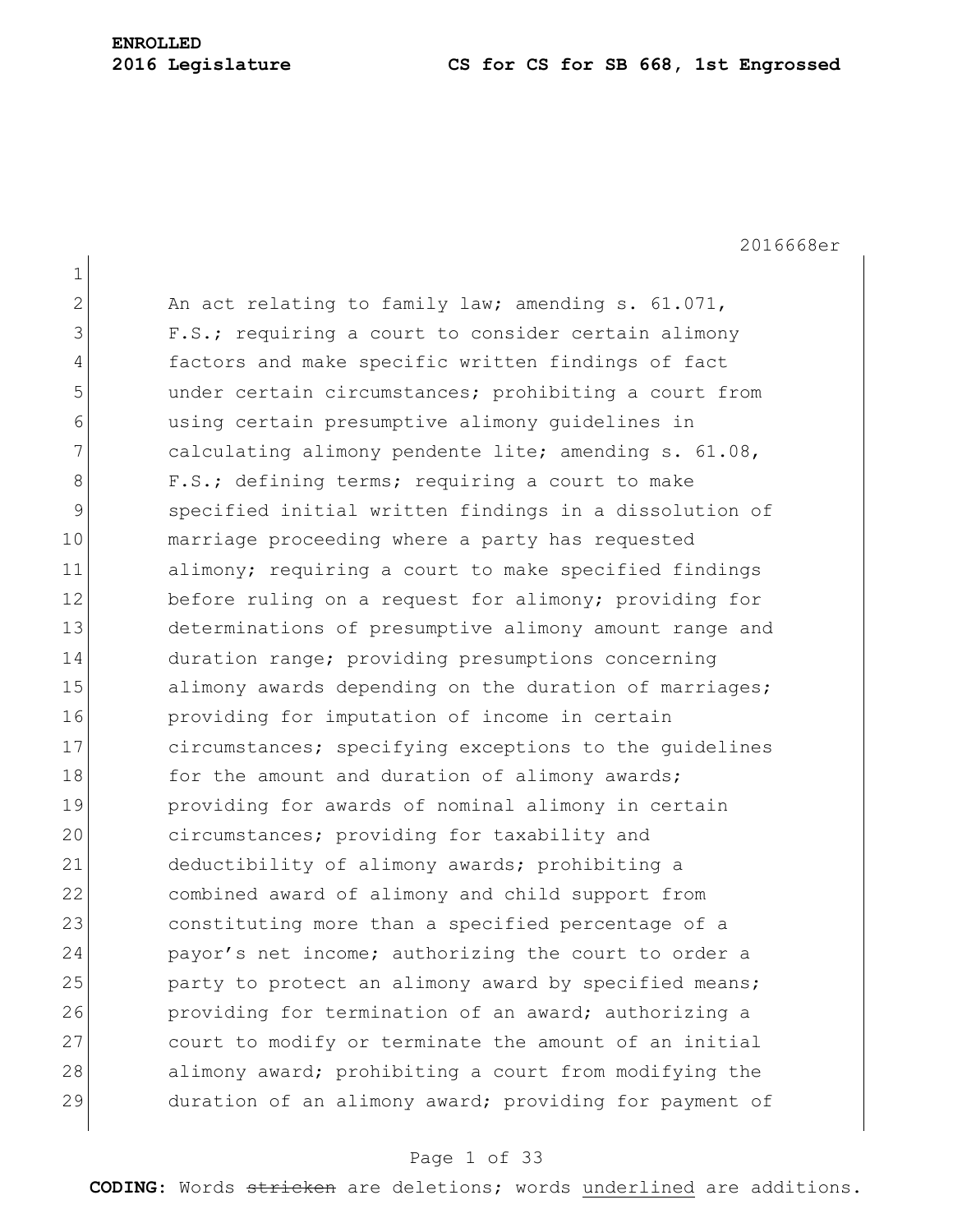2016668er 30 awards; amending s. 61.13, F.S.; specifying a premise 31 that a minor child should spend approximately equal 32 amounts of time with each parent; revising a finite 33 list of factors that a court must evaluate when 34 establishing or modifying parental responsibility or a 35 **parenting plan; requiring a court order to be** 36 Supported by written findings of fact under certain 37 circumstances; providing for prospective application 38 of provisions of the act which relate to parenting 39 plans and time-sharing; amending s. 61.14, F.S.; 40 prohibiting a court from changing the duration of 41 alimony; authorizing a party to pursue an immediate 42 modification of alimony in certain circumstances; 43 revising factors to be considered in determining 44 whether an existing award of alimony should be reduced 45 or terminated because of an alleged supportive 46 relationship; providing for burden of proof for claims 47 concerning the existence of supportive relationships; 48 providing for the effective date of a reduction or 49 termination of an alimony award; providing that the 50 remarriage of an alimony obligor is not a substantial 51 change in circumstance; providing that the financial 52 information of a spouse of a party paying or receiving 53 alimony is inadmissible and undiscoverable; providing 54 an exception; providing for modification or 55 termination of an award based on a party's retirement; 56 providing a presumption upon a finding of a 57 substantial change in circumstance; specifying factors 58 to be considered in determining whether to modify or

#### Page 2 of 33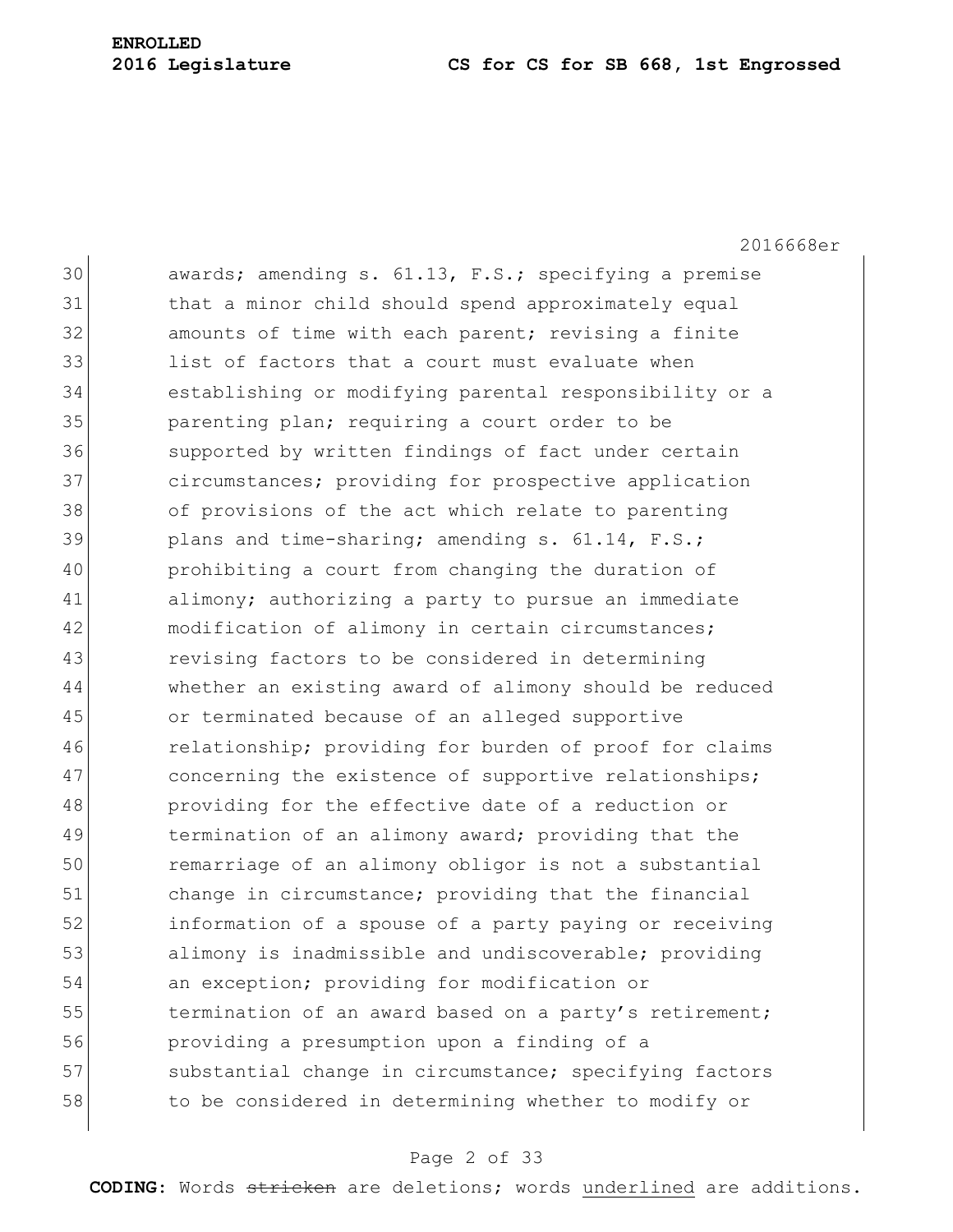2016668er 59 terminate an award based on a substantial change in 60 circumstance; providing for a temporary suspension of 61 an obligor's payment of alimony while his or her  $62$  petition for modification or termination is pending; 63 providing for an award of attorney fees and costs for 64 unreasonably pursuing or defending a modification of 65 an award; providing for an effective date of a 66 modification or termination of an award; amending s. 67 61.30, F.S.; requiring that a child support award be 68 adjusted to reduce the combined alimony and child 69 support award under certain circumstances; creating s. 70 61.192, F.S.; providing for motions to advance the 71 trial of certain actions if a specified period has 72 passed since the initial service on the respondent; 73 amending ss. 61.1827 and 409.2579, F.S.; conforming 74 cross-references; providing applicability; providing 75 an effective date. 76 77 Be It Enacted by the Legislature of the State of Florida: 78 79 Section 1. Section 61.071, Florida Statutes, is amended to 80 read: 81 61.071 Alimony pendente lite; suit money. - In every 82 proceeding for dissolution of the marriage, a party may claim 83 alimony and suit money in the petition or by motion, and if the 84 petition is well founded, the court shall allow a reasonable sum 85 therefor. If a party in any proceeding for dissolution of 86 marriage claims alimony or suit money in his or her answer or by

#### Page 3 of 33

87 motion, and the answer or motion is well founded, the court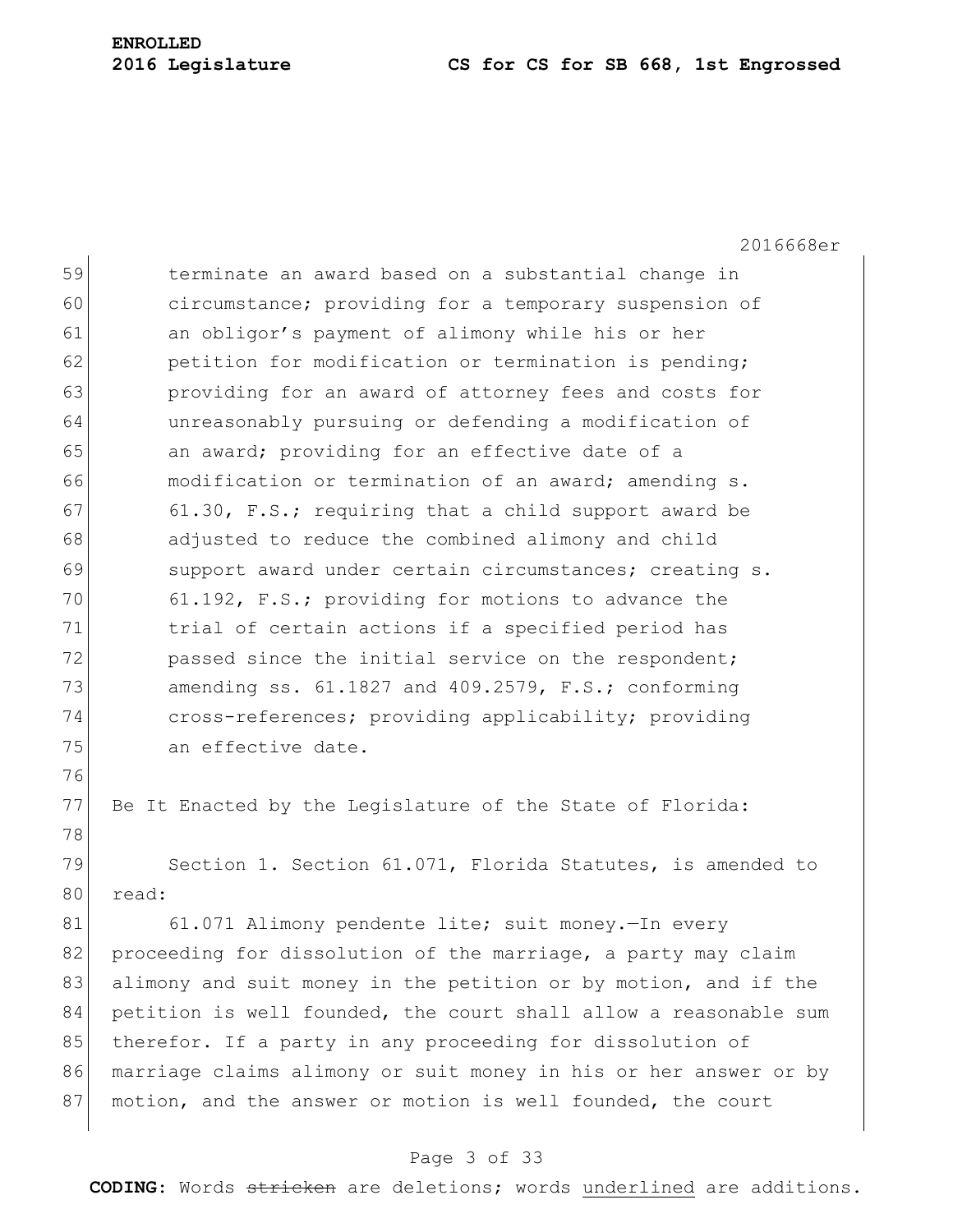2016668er 88 shall allow a reasonable sum therefor. After determining there 89 is a need for alimony and that there is an ability to pay 90 alimony, the court shall consider the alimony factors in s. 91 61.08(4)(b)1.-14. and make specific written findings of fact 92 regarding the relevant factors that justify an award of alimony 93 under this section. The court may not use the presumptive 94 alimony guidelines in s. 61.08 to calculate alimony under this 95 section. 96 Section 2. Section 61.08, Florida Statutes, is amended to 97 read: 98 (Substantial rewording of section. See 99 s. 61.08, F.S., for present text.) 100 61.08 Alimony.-101 (1) DEFINITIONS.—As used in this section, unless the 102 context otherwise requires, the term: 103 (a)1. "Gross income" means recurring income from any source 104 and includes, but is not limited to: 105 a. Income from salaries. 106 b. Wages, including tips declared by the individual for 107 purposes of reporting to the Internal Revenue Service or tips 108 imputed to bring the employee's gross earnings to the minimum 109 wage for the number of hours worked, whichever is greater. 110 c. Commissions. 111 d. Payments received as an independent contractor for labor 112 or services, which payments must be considered income from self-113 employment. 114 e. Bonuses. 115 f. Dividends. 116 g. Severance pay.

#### Page 4 of 33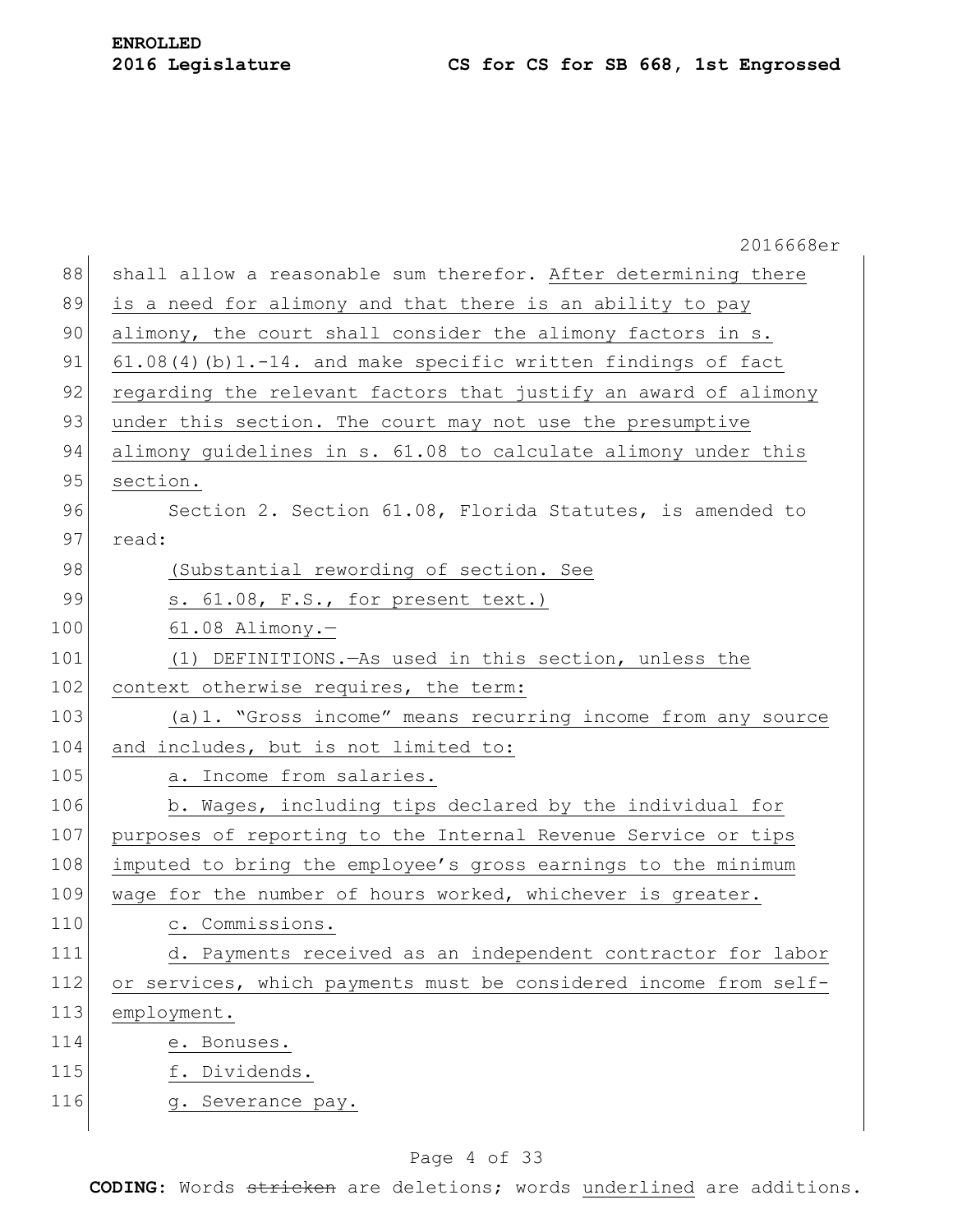|     | 2016668er                                                        |
|-----|------------------------------------------------------------------|
| 117 | h. Pension payments and retirement benefits actually             |
| 118 | received.                                                        |
| 119 | i. Royalties.                                                    |
| 120 | j. Rental income, which is gross receipts minus ordinary         |
| 121 | and necessary expenses required to produce the income.           |
| 122 | k. Interest.                                                     |
| 123 | 1. Trust income and distributions which are regularly            |
| 124 | received, relied upon, or readily available to the beneficiary.  |
| 125 | m. Annuity payments.                                             |
| 126 | n. Capital gains.                                                |
| 127 | o. Any money drawn by a self-employed individual for             |
| 128 | personal use that is deducted as a business expense, which       |
| 129 | moneys must be considered income from self-employment.           |
| 130 | p. Social security benefits, including social security           |
| 131 | benefits actually received by a party as a result of the         |
| 132 | disability of that party.                                        |
| 133 | q. Workers' compensation benefits.                               |
| 134 | r. Unemployment insurance benefits.                              |
| 135 | s. Disability insurance benefits.                                |
| 136 | t. Funds payable from any health, accident, disability, or       |
| 137 | casualty insurance to the extent that such insurance replaces    |
| 138 | wages or provides income in lieu of wages.                       |
| 139 | u. Continuing monetary gifts.                                    |
| 140 | v. Income from general partnerships, limited partnerships,       |
| 141 | closely held corporations, or limited liability companies;       |
| 142 | except that if a party is a passive investor, has a minority     |
| 143 | interest in the company, and does not have any managerial duties |
| 144 | or input, the income to be recognized may be limited to actual   |
| 145 | cash distributions received.                                     |
|     |                                                                  |

### Page 5 of 33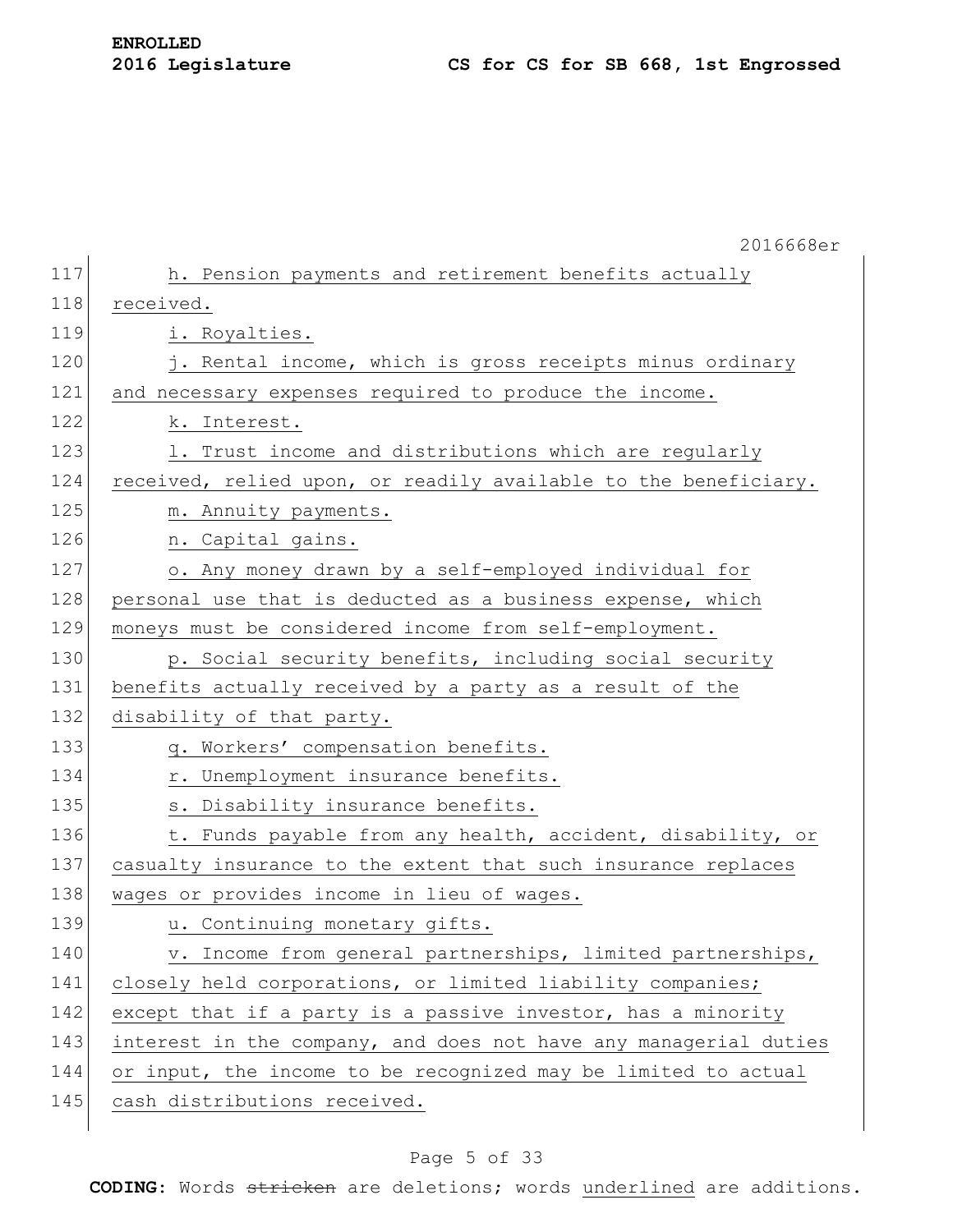|     | 2016668er                                                        |
|-----|------------------------------------------------------------------|
| 146 | w. Expense reimbursements or in-kind payments or benefits        |
| 147 | received by a party in the course of employment, self-           |
| 148 | employment, or operation of a business which reduces personal    |
| 149 | living expenses.                                                 |
| 150 | x. Overtime pay.                                                 |
| 151 | Income from royalties, trusts, or estates.<br>y.                 |
| 152 | z. Spousal support received from a previous marriage.            |
| 153 | aa. Gains derived from dealings in property, unless the          |
| 154 | gain is nonrecurring.                                            |
| 155 | 2. "Gross income" does not include:                              |
| 156 | a. Child support payments received.                              |
| 157 | b. Benefits received from public assistance programs.            |
| 158 | c. Social security benefits received by a parent on behalf       |
| 159 | of a minor child as a result of the death or disability of a     |
| 160 | parent or stepparent.                                            |
| 161 | d. Earnings or gains on retirement accounts, including           |
| 162 | individual retirement accounts; except that such earnings or     |
| 163 | gains shall be included as income if a party takes a             |
| 164 | distribution from the account. If a party is able to take a      |
| 165 | distribution from the account without being subject to a federal |
| 166 | tax penalty for early distribution and the party chooses not to  |
| 167 | take such a distribution, the court may consider the             |
| 168 | distribution that could have been taken in determining the       |
| 169 | party's gross income.                                            |
| 170 | 3.a. For income from self-employment, rent, royalties,           |
| 171 | proprietorship of a business, or joint ownership of a            |
| 172 | partnership or closely held corporation, the term "gross income" |
| 173 | equals gross receipts minus ordinary and necessary expenses, as  |
| 174 | defined in sub-subparagraph b., which are required to produce    |
|     |                                                                  |

### Page 6 of 33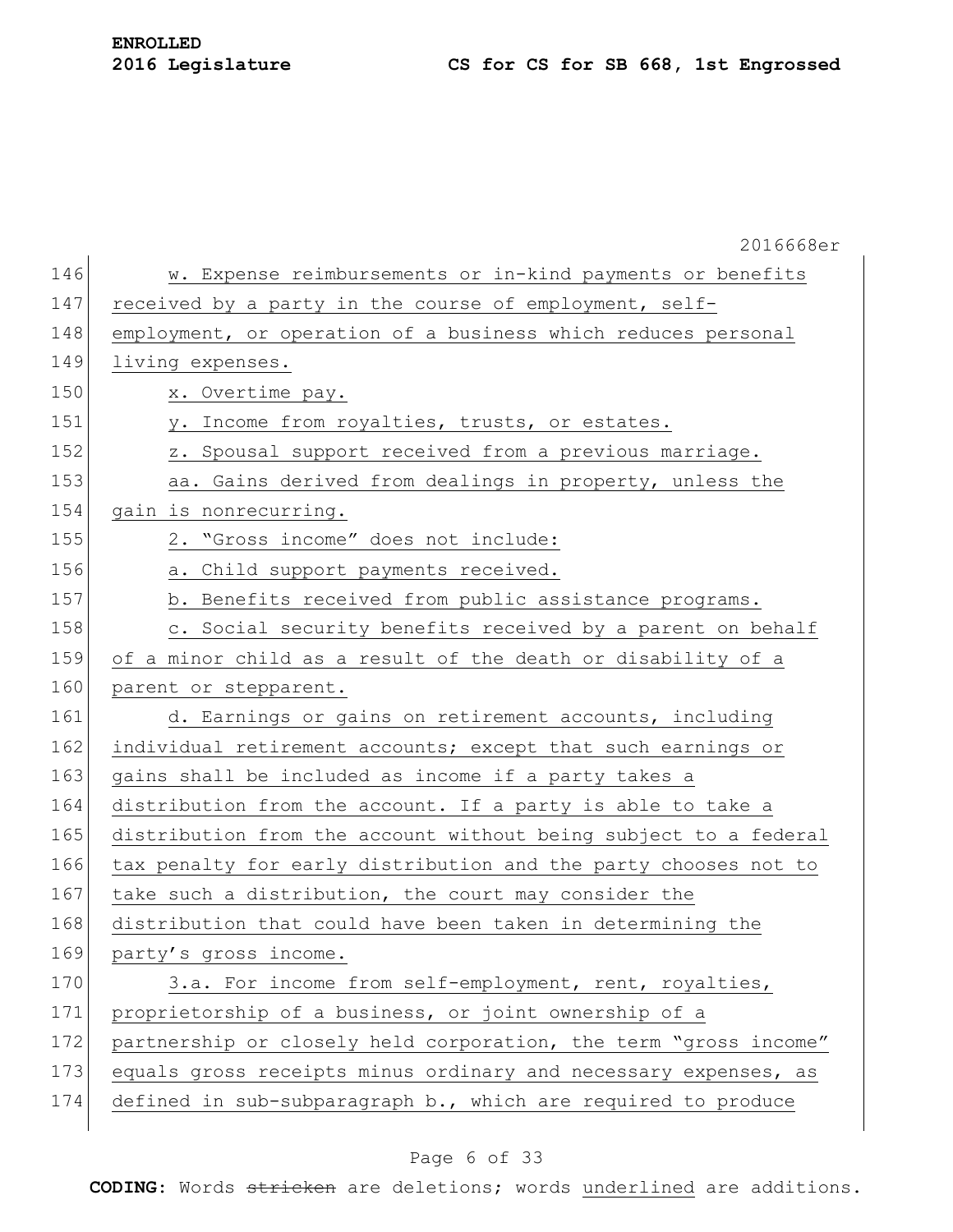2016668er

| 175 | such income.                                                     |
|-----|------------------------------------------------------------------|
| 176 | b. "Ordinary and necessary expenses," as used in sub-            |
| 177 | subparagraph a., does not include amounts allowable by the       |
| 178 | Internal Revenue Service for the accelerated component of        |
| 179 | depreciation expenses or investment tax credits or any other     |
| 180 | business expenses determined by the court to be inappropriate    |
| 181 | for determining gross income for purposes of calculating         |
| 182 | alimony.                                                         |
| 183 | (b) "Potential income" means income which could be earned        |
| 184 | by a party using his or her best efforts and includes potential  |
| 185 | income from employment and potential income from the investment  |
| 186 | of assets or use of property. Potential income from employment   |
| 187 | is the income which a party could reasonably expect to earn by   |
| 188 | working at a locally available, full-time job commensurate with  |
| 189 | his or her education, training, and experience. Potential income |
| 190 | from the investment of assets or use of property is the income   |
| 191 | which a party could reasonably expect to earn from the           |
| 192 | investment of his or her assets or the use of his or her         |
| 193 | property in a financially prudent manner.                        |
| 194 | (c)1. "Underemployed" means a party is not working full-         |
| 195 | time in a position which is appropriate, based upon his or her   |
| 196 | educational training and experience, and available in the        |
| 197 | geographical area of his or her residence.                       |
| 198 | 2. A party is not considered "underemployed" if he or she        |
| 199 | is enrolled in an educational program that can be reasonably     |
| 200 | expected to result in a degree or certification within a         |
| 201 | reasonable period, so long as the educational program is:        |
| 202 | a. Expected to result in higher income within the                |
| 203 | foreseeable future.                                              |
|     |                                                                  |

### Page 7 of 33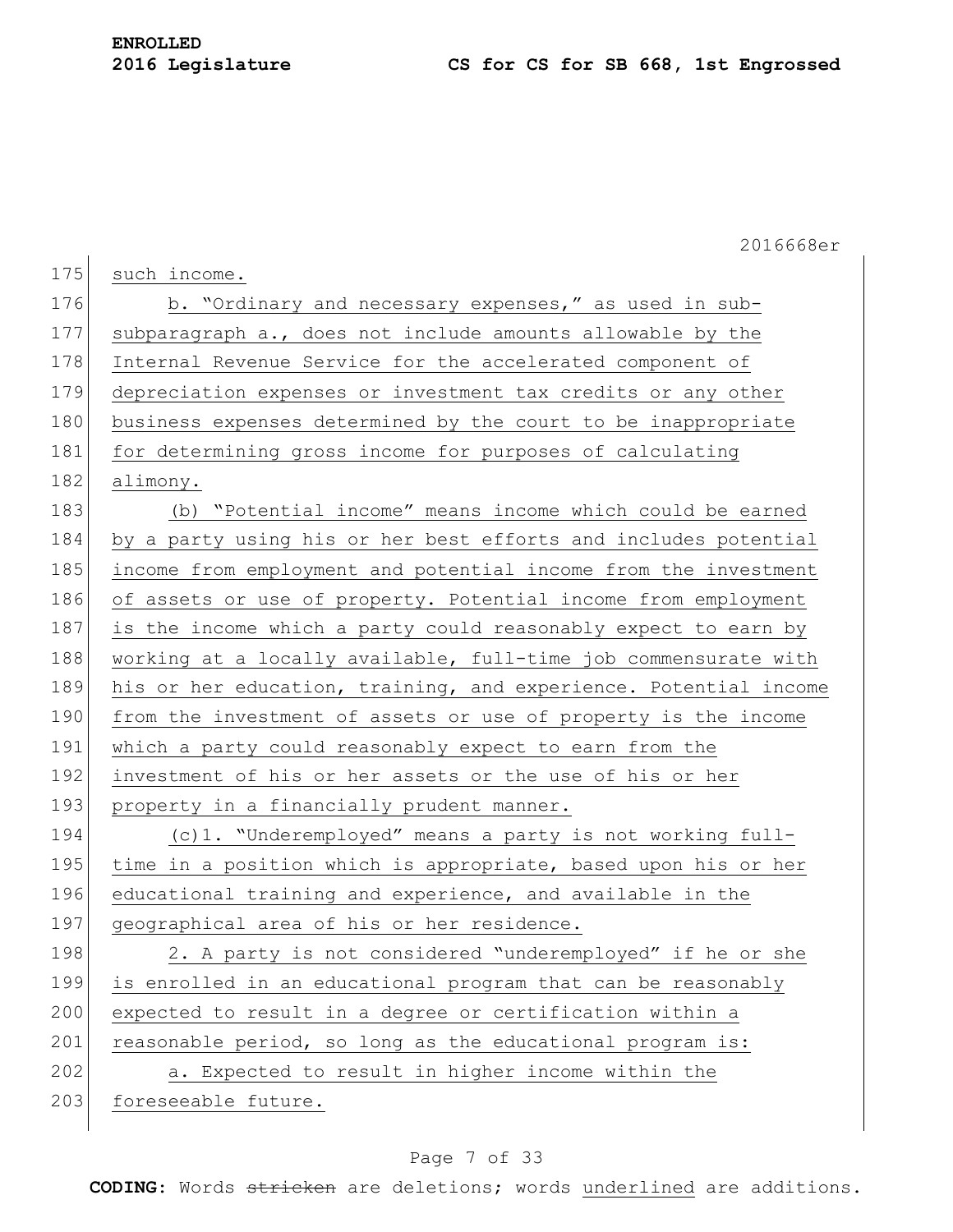|     | 2016668er                                                        |
|-----|------------------------------------------------------------------|
| 204 | b. A good faith educational choice based upon the previous       |
| 205 | education, training, skills, and experience of the party and the |
| 206 | availability of immediate employment based upon the educational  |
| 207 | program being pursued.                                           |
| 208 | (d) "Years of marriage" means the number of whole years,         |
| 209 | beginning from the date of the parties' marriage until the date  |
| 210 | of the filing of the action for dissolution of marriage.         |
| 211 | (2) INITIAL FINDINGS. - When a party has requested alimony in    |
| 212 | a dissolution of marriage proceeding, before granting or denying |
| 213 | an award of alimony, the court shall make initial written        |
| 214 | findings as to:                                                  |
| 215 | (a) The amount of each party's monthly gross income,             |
| 216 | including, but not limited to, the actual or potential income,   |
| 217 | and also including actual or potential income from nonmarital or |
| 218 | marital property distributed to each party.                      |
| 219 | (b) The years of marriage as determined from the date of         |
| 220 | marriage through the date of the filing of the action for        |
| 221 | dissolution of marriage.                                         |
| 222 | (3) ALIMONY GUIDELINES. - After making the initial findings      |
| 223 | described in subsection (2), the court shall calculate the       |
| 224 | presumptive alimony amount range and the presumptive alimony     |
| 225 | duration range. The court shall make written findings as to the  |
| 226 | presumptive alimony amount range and presumptive alimony         |
| 227 | duration range.                                                  |
| 228 | (a) Presumptive alimony amount range. The low end of the         |
| 229 | presumptive alimony amount range shall be calculated by using    |
| 230 | the following formula:                                           |
| 231 |                                                                  |
| 232 | (0.015 x the years of marriage) x the difference between the     |

### Page 8 of 33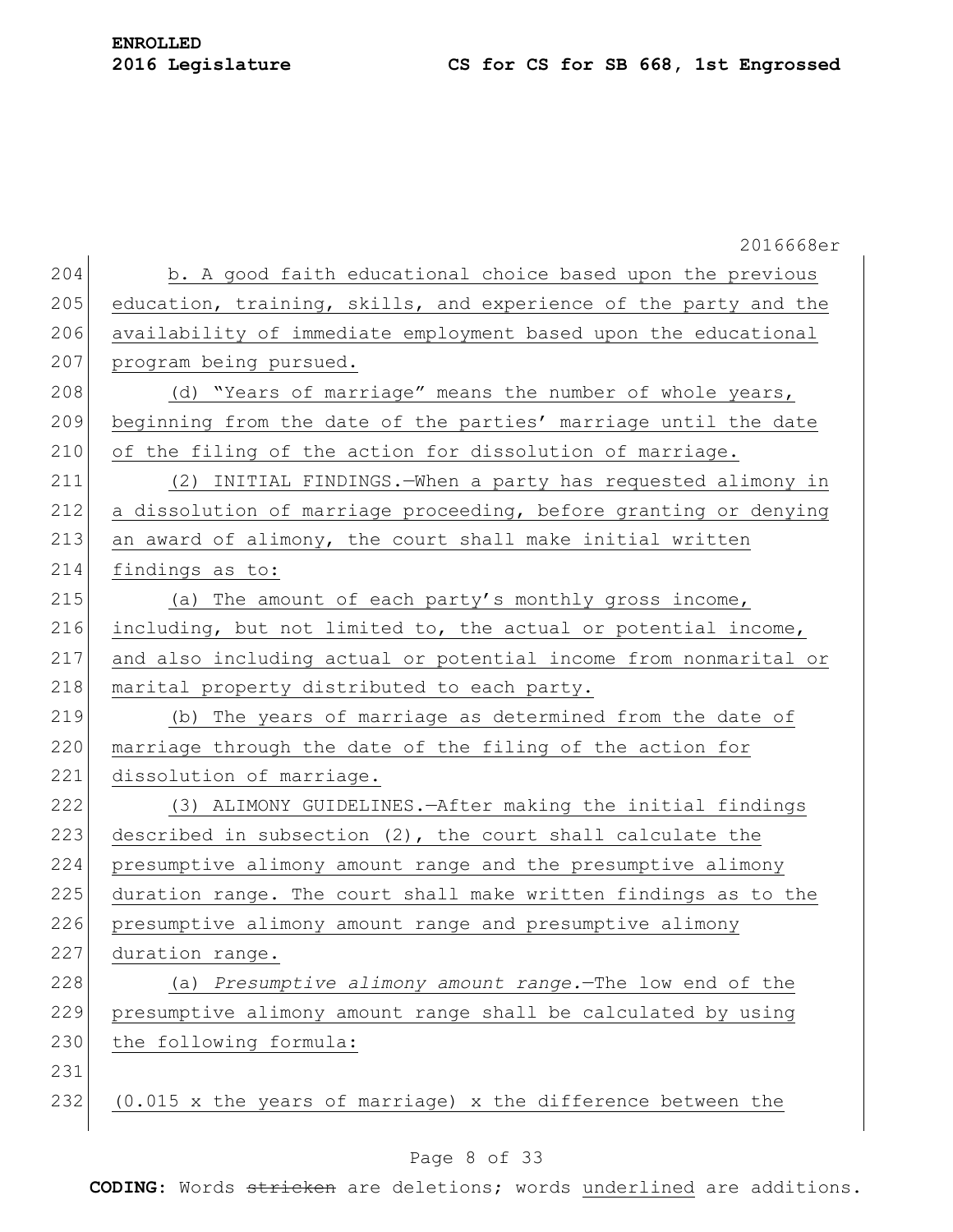|     | 2016668er                                                        |
|-----|------------------------------------------------------------------|
| 233 | monthly gross incomes of the parties                             |
| 234 |                                                                  |
| 235 | The high end of the presumptive alimony amount range shall be    |
| 236 | calculated by using the following formula:                       |
| 237 |                                                                  |
| 238 | (0.020 x the years of marriage) x the difference between the     |
| 239 | monthly gross incomes of the parties                             |
| 240 |                                                                  |
| 241 | For purposes of calculating the presumptive alimony amount       |
| 242 | range, 20 years of marriage shall be used in calculating the low |
| 243 | end and high end for marriages of 20 years or more. In           |
| 244 | calculating the difference between the parties' monthly gross    |
| 245 | income, the income of the party seeking alimony shall be         |
| 246 | subtracted from the income of the other party. If the            |
| 247 | application of the formulas to establish a guideline range       |
| 248 | results in a negative number, the presumptive alimony amount     |
| 249 | shall be \$0.                                                    |
| 250 | (b) Presumptive alimony duration range. The low end of the       |
| 251 | presumptive alimony duration range shall be calculated by using  |
| 252 | the following formula:                                           |
| 253 |                                                                  |
| 254 | 0.25 x the years of marriage                                     |
| 255 |                                                                  |
| 256 | The high end of the presumptive alimony duration range shall be  |
| 257 | calculated by using the following formula:                       |
| 258 |                                                                  |
| 259 | 0.75 x the years of marriage                                     |
| 260 |                                                                  |
| 261 | (c) Exceptions to alimony guidelines.-                           |
|     |                                                                  |

### Page 9 of 33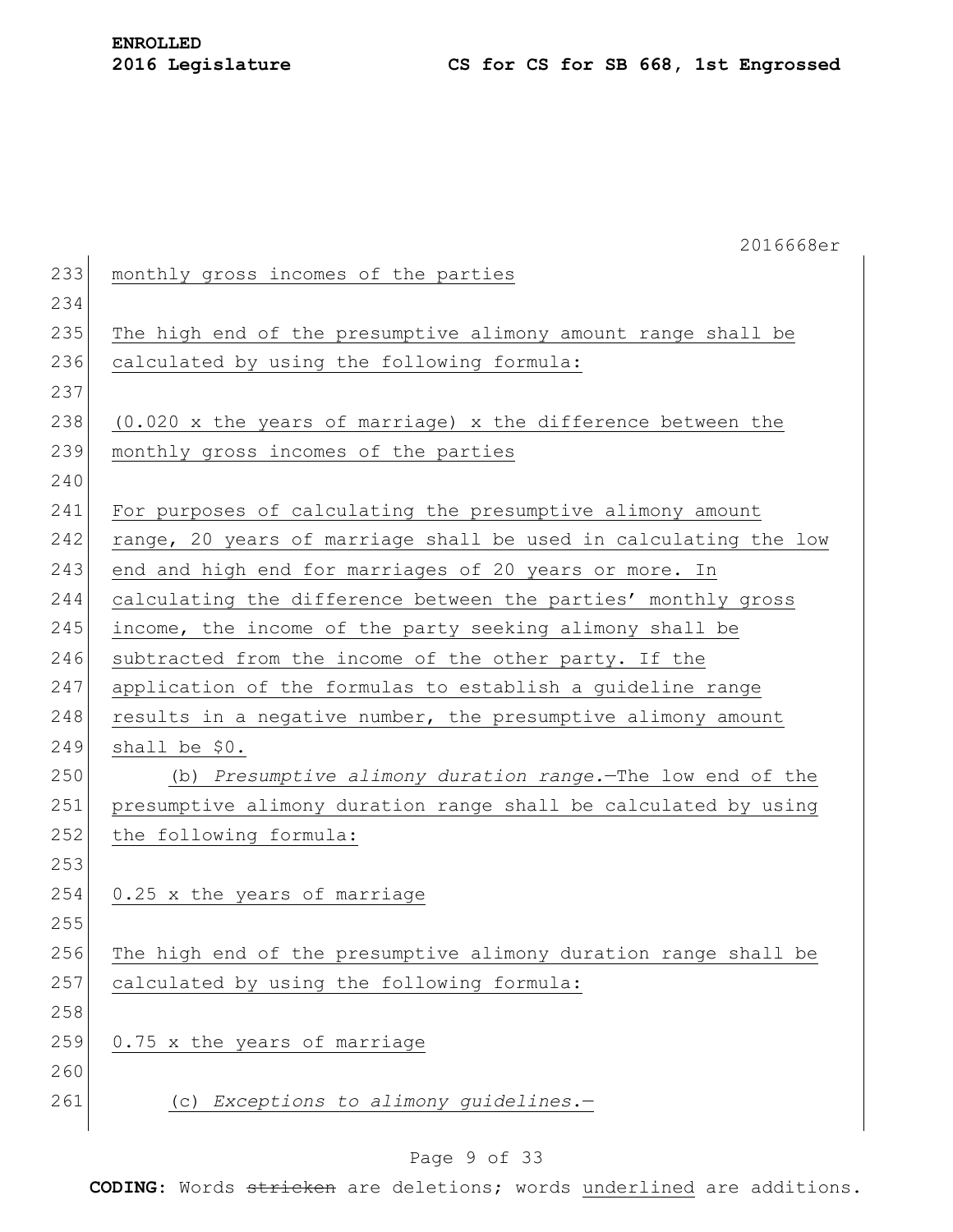**ENROLLED**

|     | 2016668er                                                        |
|-----|------------------------------------------------------------------|
| 262 | 1. If a court establishes the duration of the alimony award      |
| 263 | at 50 percent or less of the length of the marriage, the court   |
| 264 | shall use the actual years of the marriage, up to a maximum of   |
| 265 | 25 years, to calculate the high end of the presumptive alimony   |
| 266 | amount range.                                                    |
| 267 | 2. A court may award alimony in an amount that equalizes         |
| 268 | the income of the parties until the obligor retires upon         |
| 269 | reaching the age for eligibility for full retirement benefits    |
| 270 | under s. 216 of the Social Security Act, 42 U.S.C. s. 416, or    |
| 271 | upon reaching the customary retirement age for his or her        |
| 272 | occupation if:                                                   |
| 273 | a. The duration of the marriage was at least 20 years;           |
| 274 | b. Pursuant to the mutual agreement or consent of the            |
| 275 | parties to the marriage, one spouse substantially refrained from |
| 276 | economic, educational, or employment opportunities primarily for |
| 277 | the purpose of contributing to the marriage through homemaking   |
| 278 | or child care activities; and                                    |
| 279 | c. The spouse seeking alimony even with additional               |
| 280 | education faces dramatically reduced opportunities to advance in |
| 281 | a career.                                                        |
| 282 |                                                                  |
| 283 | This subparagraph should not be applied in a manner that         |
| 284 | discourages a spouse from seeking additional education or        |
| 285 | employment opportunities.                                        |
| 286 | (4) ALIMONY AWARD.-                                              |
| 287 | (a) Marriages of 2 years or less.-For marriages of 2 years       |
| 288 | or less, there is a rebuttable presumption that no alimony shall |
| 289 | be awarded. The court may award alimony for a marriage with a    |
| 290 | duration of 2 years or less only if the court makes written      |
|     |                                                                  |

### Page 10 of 33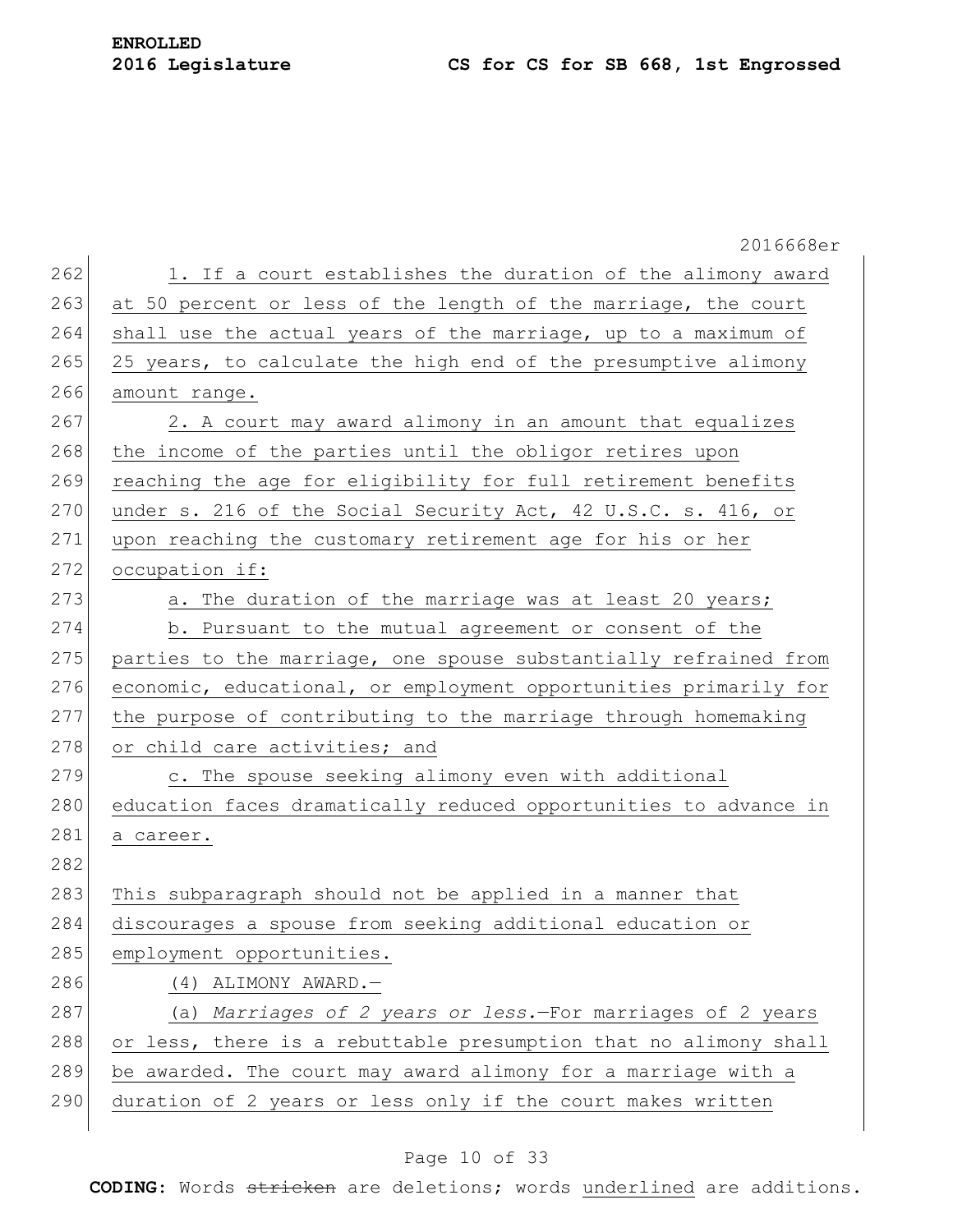|     | 2016668er                                                        |
|-----|------------------------------------------------------------------|
| 291 | findings that there is a clear and convincing need for alimony,  |
| 292 | there is an ability to pay alimony, and that the failure to      |
| 293 | award alimony would be inequitable. The court shall then         |
| 294 | establish the alimony award in accordance with paragraph (b).    |
| 295 | (b) Marriages of more than 2 years. - Absent an agreement of     |
| 296 | the parties, alimony shall presumptively be awarded in an amount |
| 297 | within the alimony amount range calculated in paragraph (3) (a). |
| 298 | Absent an agreement of the parties, alimony shall presumptively  |
| 299 | be awarded for a duration within the alimony duration range      |
| 300 | calculated in paragraph (3) (b). In determining the amount and   |
| 301 | duration of the alimony award, the court shall consider all of   |
| 302 | the following factors upon which evidence was presented:         |
| 303 | 1. The financial resources of the recipient spouse,              |
| 304 | including the actual or potential income from nonmarital or      |
| 305 | marital property or any other source and the ability of the      |
| 306 | recipient spouse to meet his or her reasonable needs             |
| 307 | independently.                                                   |
| 308 | 2. The financial resources of the payor spouse, including        |
| 309 | the actual or potential income from nonmarital or marital        |
| 310 | property or any other source and the ability of the payor spouse |
| 311 | to meet his or her reasonable needs while paying alimony.        |
| 312 | 3. The standard of living of the parties during the              |
| 313 | marriage with consideration that there will be two households to |
| 314 | maintain after the dissolution of the marriage and that neither  |
| 315 | party may be able to maintain the same standard of living after  |
| 316 | the dissolution of the marriage.                                 |
| 317 | 4. The equitable distribution of marital property,               |
| 318 | including whether an unequal distribution of marital property    |
| 319 | was made to reduce or alleviate the need for alimony.            |
|     |                                                                  |

### Page 11 of 33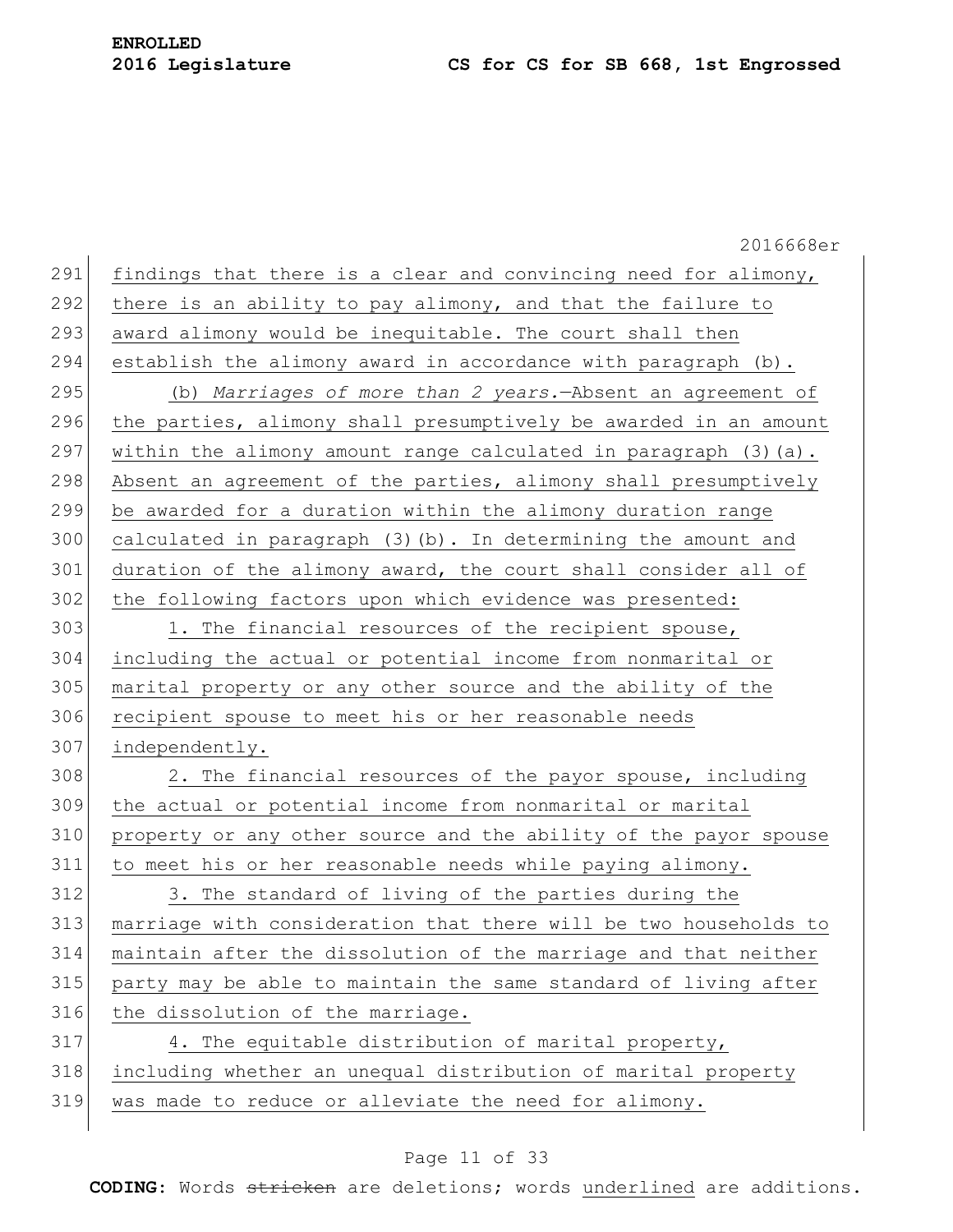2016668er 320 5. Both parties' income, employment, and employability, obtainable through reasonable diligence and additional training 322 or education, if necessary, and any necessary reduction in employment due to the needs of an unemancipated child of the marriage or the circumstances of the parties. 6. Whether a party could become better able to support himself or herself and reduce the need for ongoing alimony by pursuing additional educational or vocational training along 328 with all of the details of such educational or vocational plan, including, but not limited to, the length of time required and the anticipated costs of such educational or vocational training. 7. Whether one party has historically earned higher or lower income than the income reflected at the time of trial and the duration and consistency of income from overtime or 335 secondary employment. 336 8. Whether either party has foregone or postponed economic, educational, or employment opportunities during the course of 338 the marriage. 9. Whether either party has caused the unreasonable 340 depletion or dissipation of marital assets. 341 10. The amount of temporary alimony and the number of months that temporary alimony was paid to the recipient spouse. 343 11. The age, health, and physical and mental condition of the parties, including consideration of significant health care 345 needs or uninsured or unreimbursed health care expenses. 12. Significant economic or noneconomic contributions to the marriage or to the economic, educational, or occupational advancement of a party, including, but not limited to, services

#### Page 12 of 33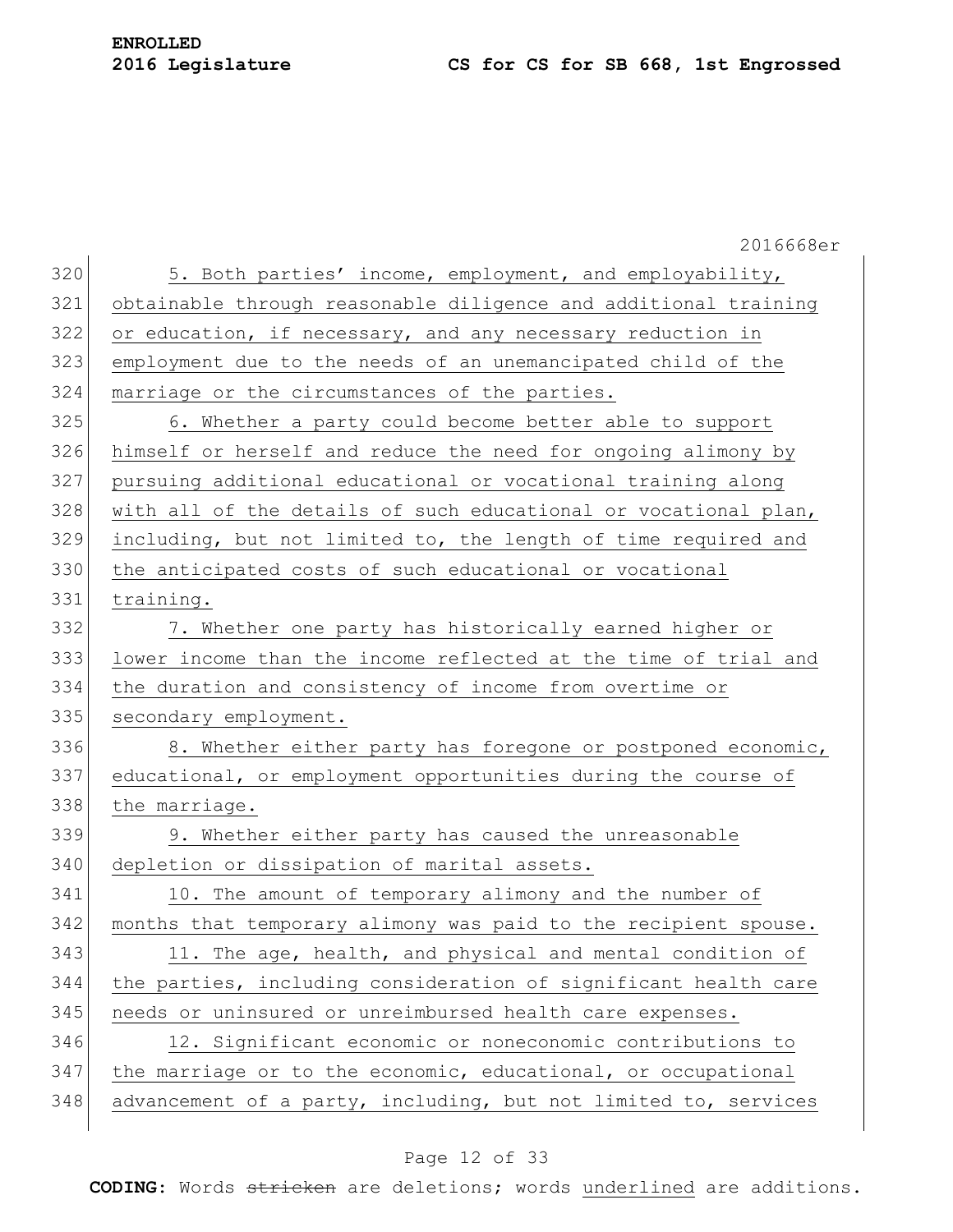|     | 2016668er                                                         |
|-----|-------------------------------------------------------------------|
| 349 | rendered in homemaking, child care, education, and career         |
| 350 | building of the other party, payment by one spouse of the other   |
| 351 | spouse's separate debts, or enhancement of the other spouse's     |
| 352 | personal or real property.                                        |
| 353 | 13. The tax consequence of the alimony award.                     |
| 354 | 14. Any other factor necessary to do equity and justice           |
| 355 | between the parties.                                              |
| 356 | (c) Deviation from guidelines. The court may establish an         |
| 357 | award of alimony that is outside the presumptive alimony amount   |
| 358 | or alimony duration ranges only if the court considers all of     |
| 359 | the factors in paragraph (b) and makes specific written findings  |
| 360 | concerning the relevant factors justifying that the application   |
| 361 | of the presumptive alimony amount or alimony duration ranges, as  |
| 362 | applicable, is inappropriate or inequitable.                      |
| 363 | (d) Order establishing alimony award. - After consideration       |
| 364 | of the presumptive alimony amount and duration ranges in          |
| 365 | accordance with paragraphs (3) (a) and (b) and the factors upon   |
| 366 | which evidence was presented in accordance with paragraph $(b)$ , |
| 367 | the court may establish an alimony award. An order establishing   |
| 368 | an alimony award must clearly set forth both the amount and the   |
| 369 | duration of the award. The court shall also make a written        |
| 370 | finding that the payor has the financial ability to pay the       |
| 371 | award.                                                            |
| 372 | IMPUTATION OF INCOME.-If a party is voluntarily<br>(5)            |
| 373 | unemployed or underemployed, alimony shall be calculated based    |
| 374 | on a determination of potential income unless the court makes     |
| 375 | specific written findings regarding the circumstances that make   |
| 376 | it inequitable to impute income.                                  |
| 377 | (6) NOMINAL ALIMONY.-Notwithstanding subsections (1), (3),        |
|     |                                                                   |

### Page 13 of 33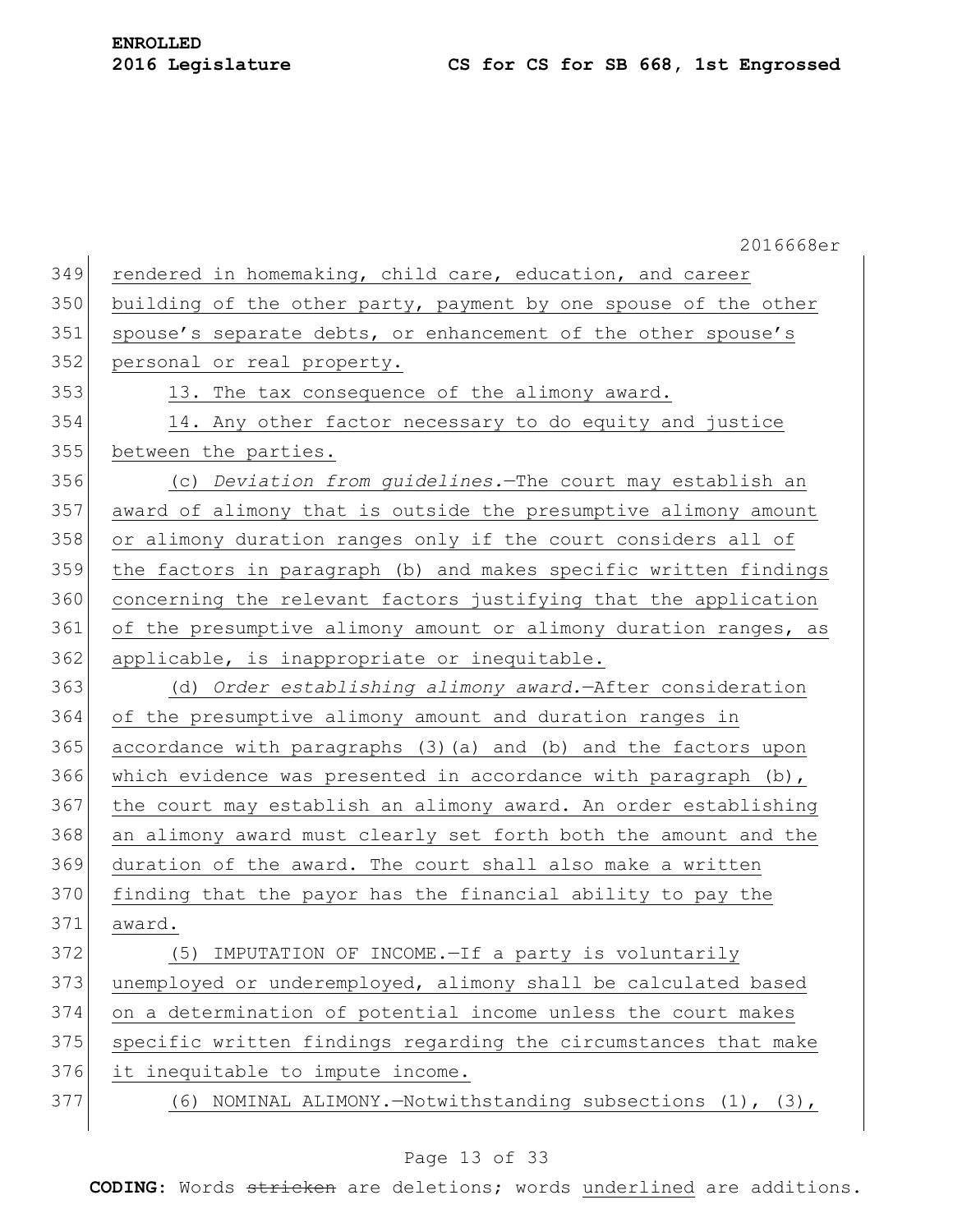|     | 2016668er                                                        |
|-----|------------------------------------------------------------------|
| 378 | and (4), the court may make an award of nominal alimony in the   |
| 379 | amount of \$1 per year if, at the time of trial, a party who has |
| 380 | traditionally provided the primary source of financial support   |
| 381 | to the family temporarily lacks the ability to pay support but   |
| 382 | is reasonably anticipated to have the ability to pay support in  |
| 383 | the future. The court may also award nominal alimony for an      |
| 384 | alimony recipient who is presently able to work but for whom a   |
| 385 | medical condition with a reasonable degree of medical certainty  |
| 386 | may inhibit or prevent his or her ability to work during the     |
| 387 | duration of the alimony period. The duration of the nominal      |
| 388 | alimony shall be established within the presumptive durational   |
| 389 | range based upon the length of the marriage subject to the       |
| 390 | alimony factors in paragraph (4)(b). Before the expiration of    |
| 391 | the durational period, nominal alimony may be modified in        |
| 392 | accordance with s. 61.14 as to amount to a full alimony award    |
| 393 | using the alimony guidelines and factors in accordance with s.   |
| 394 | 61.08.                                                           |
| 395 | TAXABILITY AND DEDUCTIBILITY OF ALIMONY.-<br>(7)                 |
| 396 | (a) Unless otherwise stated in the judgment or order for         |
| 397 | alimony or in an agreement incorporated thereby, alimony shall   |
| 398 | be deductible from income by the payor under s. 215 of the       |
| 399 | Internal Revenue Code and includable in the income of the payee  |
| 400 | under s. 71 of the Internal Revenue Code.                        |
| 401 | (b) When making a judgment or order for alimony, the court       |
| 402 | may, in its discretion after weighing the equities and tax       |
| 403 | efficiencies, order alimony be nondeductible from income by the  |
| 404 | payor and nonincludable in the income of the payee.              |
| 405 | (c) The parties may, in a marital settlement agreement,          |
| 406 | separation agreement, or related agreement, specifically agree   |
|     |                                                                  |

### Page 14 of 33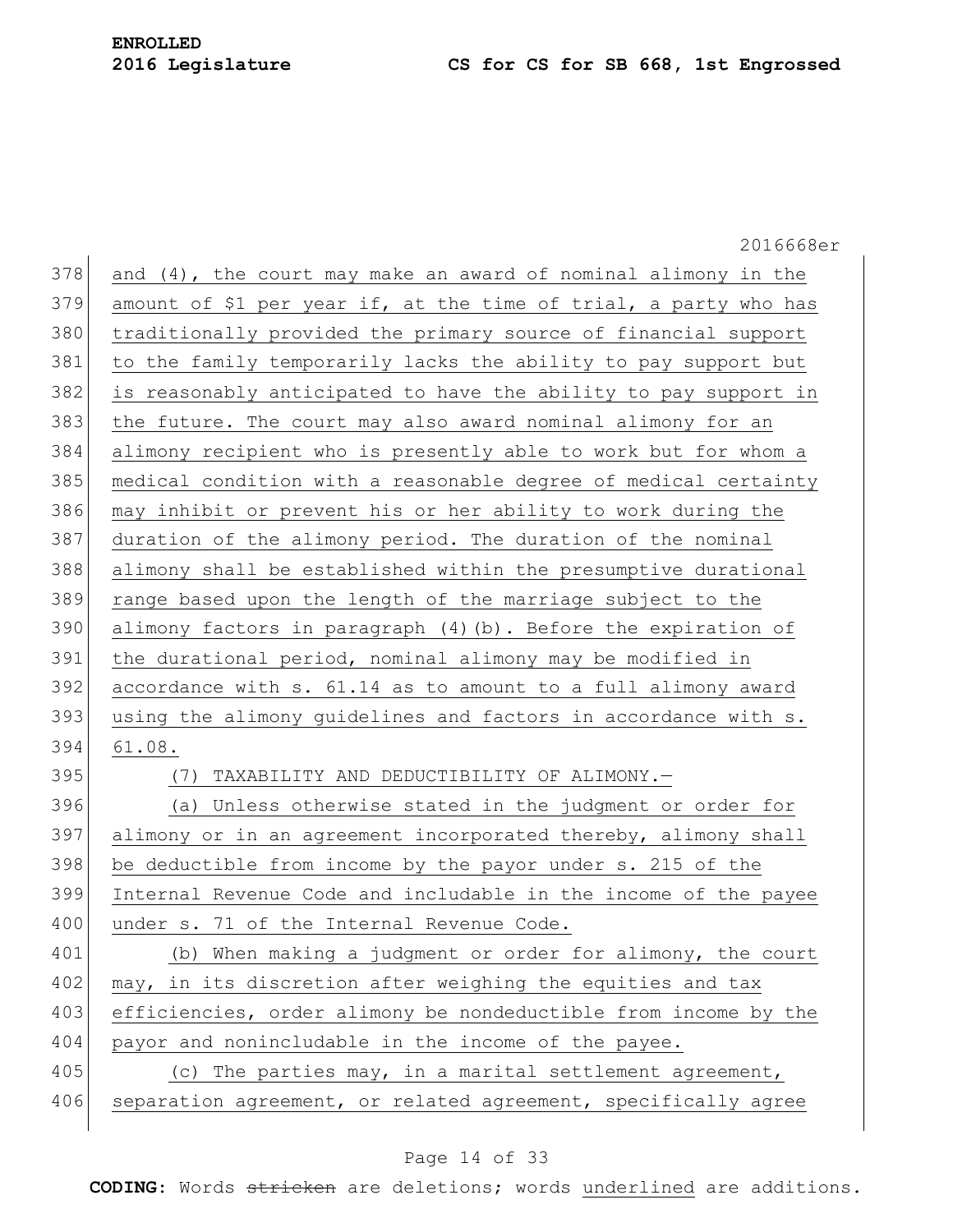2016668er 407 in writing that alimony be nondeductible from income by the 408 payor and nonincludable in the income of the payee. 409 (8) MAXIMUM COMBINED AWARD.—In no event shall a combined 410 award of alimony and child support constitute more than 55 411 percent of the payor's net income, calculated without any 412 consideration of alimony or child support obligations. 413 (9) SECURITY OF AWARD.—To the extent necessary to protect 414 an award of alimony, the court may order any party who is 415 ordered to pay alimony to purchase or maintain a decreasing term 416 life insurance policy or a bond, or to otherwise secure such 417 alimony award with any other assets that may be suitable for 418 that purpose, in an amount adequate to secure the alimony award. 419 Any such security may be awarded only upon a showing of special 420 circumstances. If the court finds special circumstances and 421 awards such security, the court must make specific evidentiary 422 findings regarding the availability, cost, and financial impact 423 on the obligated party. Any security may be modifiable in the 424 event the underlying alimony award is modified and shall be 425 reduced in an amount commensurate with any reduction in the 426 alimony award. 427 (10) TERMINATION OF AWARD.—An alimony award shall terminate 428 upon the death of either party or the remarriage of the obligee. 429 (11) MODIFICATION OF AWARD.—A court may subsequently modify 430 or terminate the amount of an award of alimony initially 431 established under this section in accordance with s. 61.14. 432 However, a court may not modify the duration of an award of 433 alimony initially established under this section. 434 (12) PAYMENT OF AWARD. 435 (a) With respect to an order requiring the payment of

#### Page 15 of 33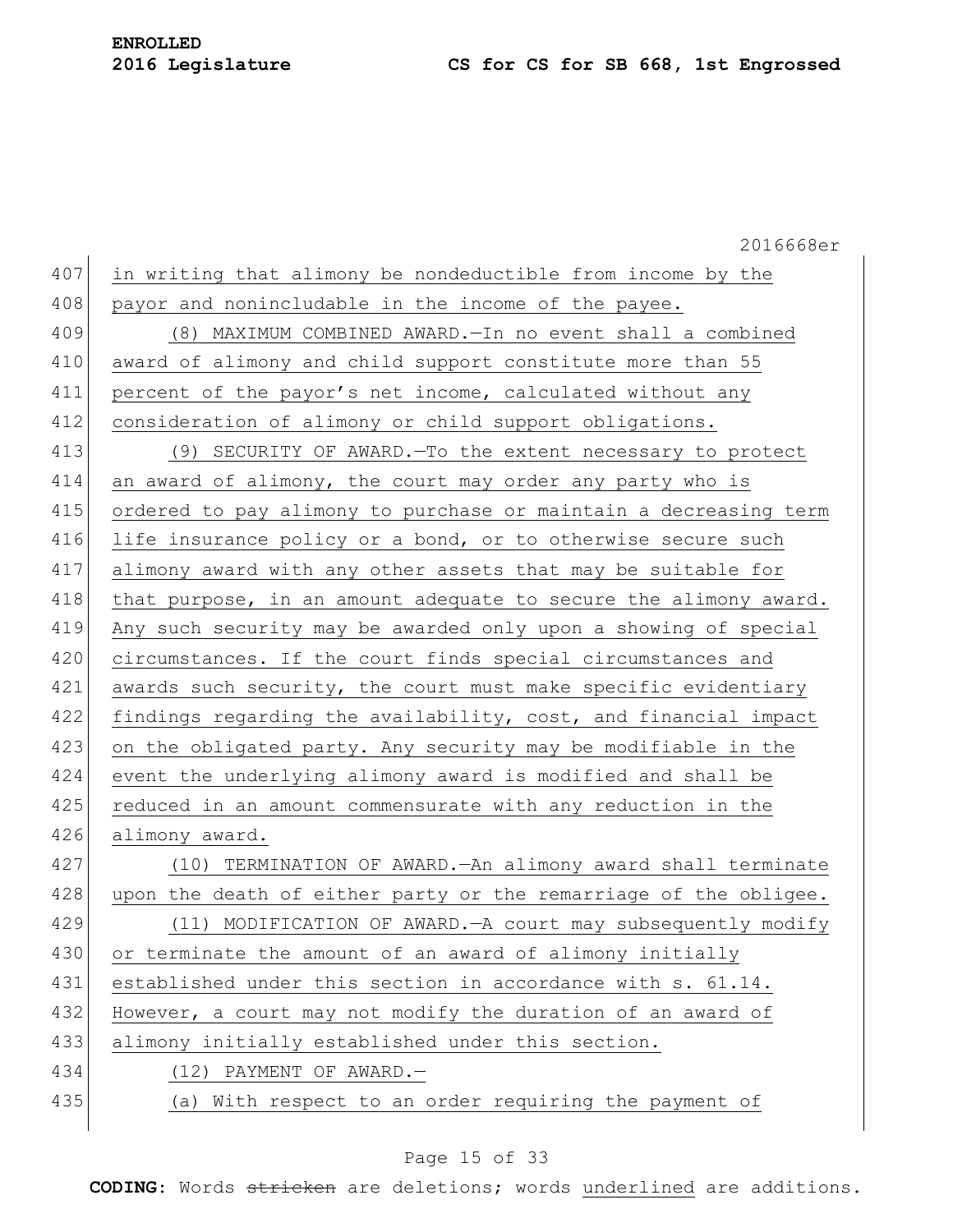|     | 2016668er                                                        |
|-----|------------------------------------------------------------------|
| 436 | alimony entered on or after January 1, 1985, unless paragraph    |
| 437 | (c) or paragraph (d) applies, the court shall direct in the      |
| 438 | order that the payments of alimony be made through the           |
| 439 | appropriate depository as provided in s. 61.181.                 |
| 440 | (b) With respect to an order requiring the payment of            |
| 441 | alimony entered before January 1, 1985, upon the subsequent      |
| 442 | appearance, on or after that date, of one or both parties before |
| 443 | the court having jurisdiction for the purpose of modifying or    |
| 444 | enforcing the order or in any other proceeding related to the    |
| 445 | order, or upon the application of either party, unless paragraph |
| 446 | (c) or paragraph (d) applies, the court shall modify the terms   |
| 447 | of the order as necessary to direct that payments of alimony be  |
| 448 | made through the appropriate depository as provided in s.        |
| 449 | 61.181.                                                          |
| 450 | (c) If there is no minor child, alimony payments do not          |
| 451 | need to be directed through the depository.                      |
| 452 | (d) 1. If there is a minor child of the parties and both         |
| 453 | parties so request, the court may order that alimony payments do |
| 454 | not need to be directed through the depository. In this case,    |
| 455 | the order of support shall provide, or be deemed to provide,     |
| 456 | that either party may subsequently apply to the depository to    |
| 457 | require that payments be made through the depository. The court  |
| 458 | shall provide a copy of the order to the depository.             |
| 459 | 2. If subparagraph 1. applies, either party may                  |
| 460 | subsequently file with the clerk of the court a verified motion  |
| 461 | alleging a default or arrearages in payment stating that the     |
| 462 | party wishes to initiate participation in the depository         |
| 463 | program. The moving party shall copy the other party with the    |
| 464 | motion. No later than 15 days after filing the motion, the court |
|     |                                                                  |

### Page 16 of 33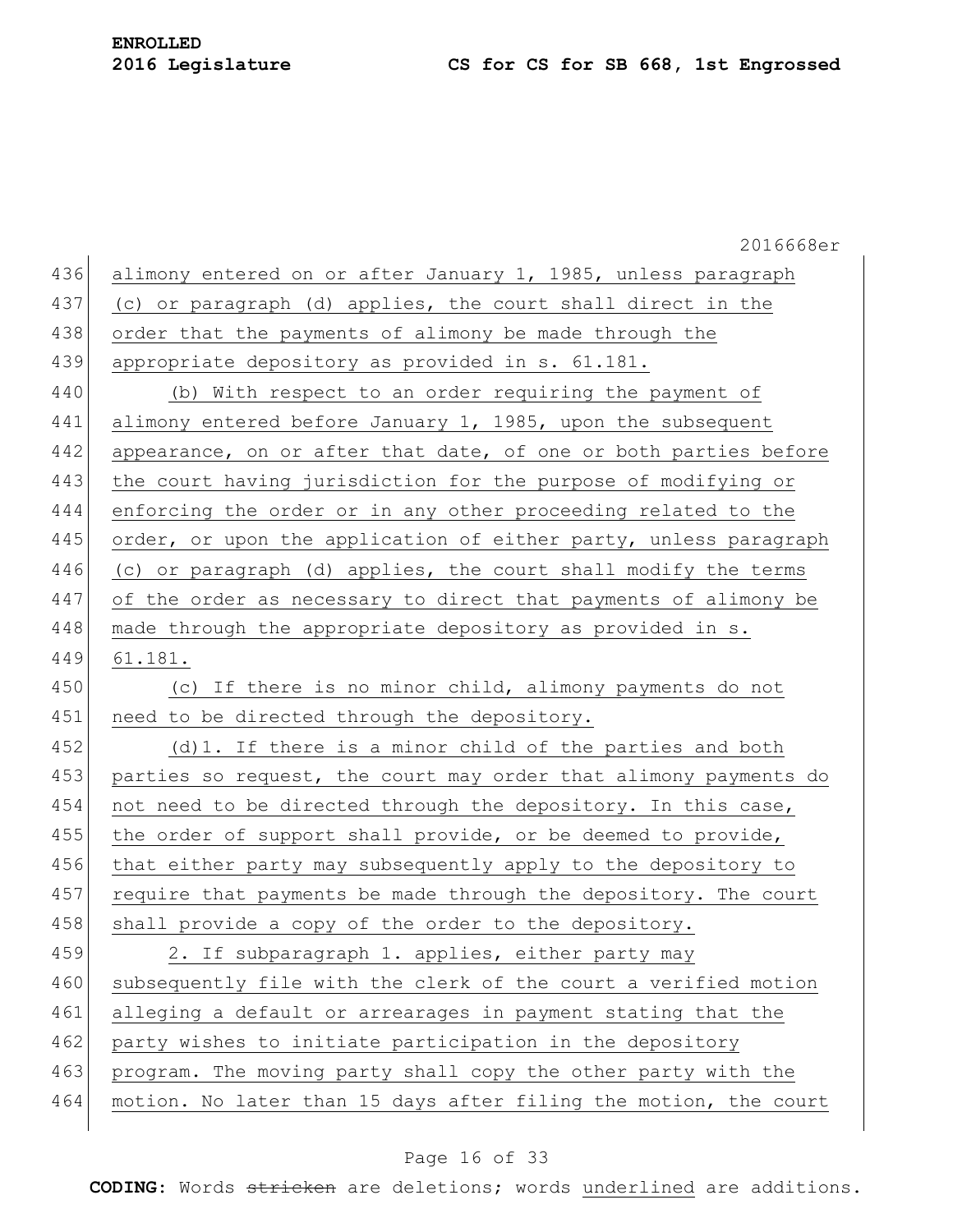| 2016668er                                                              |
|------------------------------------------------------------------------|
| 465<br>shall conduct an evidentiary hearing establishing the default   |
| and arrearages, if any, and issue an order directing the clerk         |
| of the circuit court to establish, or amend an existing, family        |
| law case history account, and further advising the parties that        |
| 469<br>future payments must thereafter be directed through the         |
| depository.                                                            |
| 3. In IV-D cases, the Title IV-D agency shall have the same            |
| rights as the obligee in requesting that payments be made              |
| through the depository.                                                |
| 474<br>Section 3. Paragraph (c) of subsection (2) and subsection       |
| 475<br>(3) of section 61.13, Florida Statutes, are amended to read:    |
| 61.13 Support of children; parenting and time-sharing;                 |
| 477<br>powers of court.-                                               |
| (2)                                                                    |
| (c) The court shall determine all matters relating to                  |
| parenting and time-sharing of each minor child of the parties in       |
| accordance with the best interests of the child and in                 |
| accordance with the Uniform Child Custody Jurisdiction and             |
| 483<br>Enforcement Act, except that modification of a parenting plan   |
| and time-sharing schedule requires a showing of a substantial,         |
| material, and unanticipated change of circumstances.                   |
| 1. In establishing a parenting plan and time-sharing                   |
| 487<br>schedule, the court shall begin with the premise that a minor   |
| child should spend approximately equal amounts of time with each       |
| 489<br>parent. Using this premise as a starting point, the court shall |
| formulate a parenting plan and time-sharing schedule taking into       |
| account the best interest of the child after considering all of        |
| the relevant factors in subsection (3). It is the public policy        |
| of this state that each minor child has frequent and continuing        |
|                                                                        |

### Page 17 of 33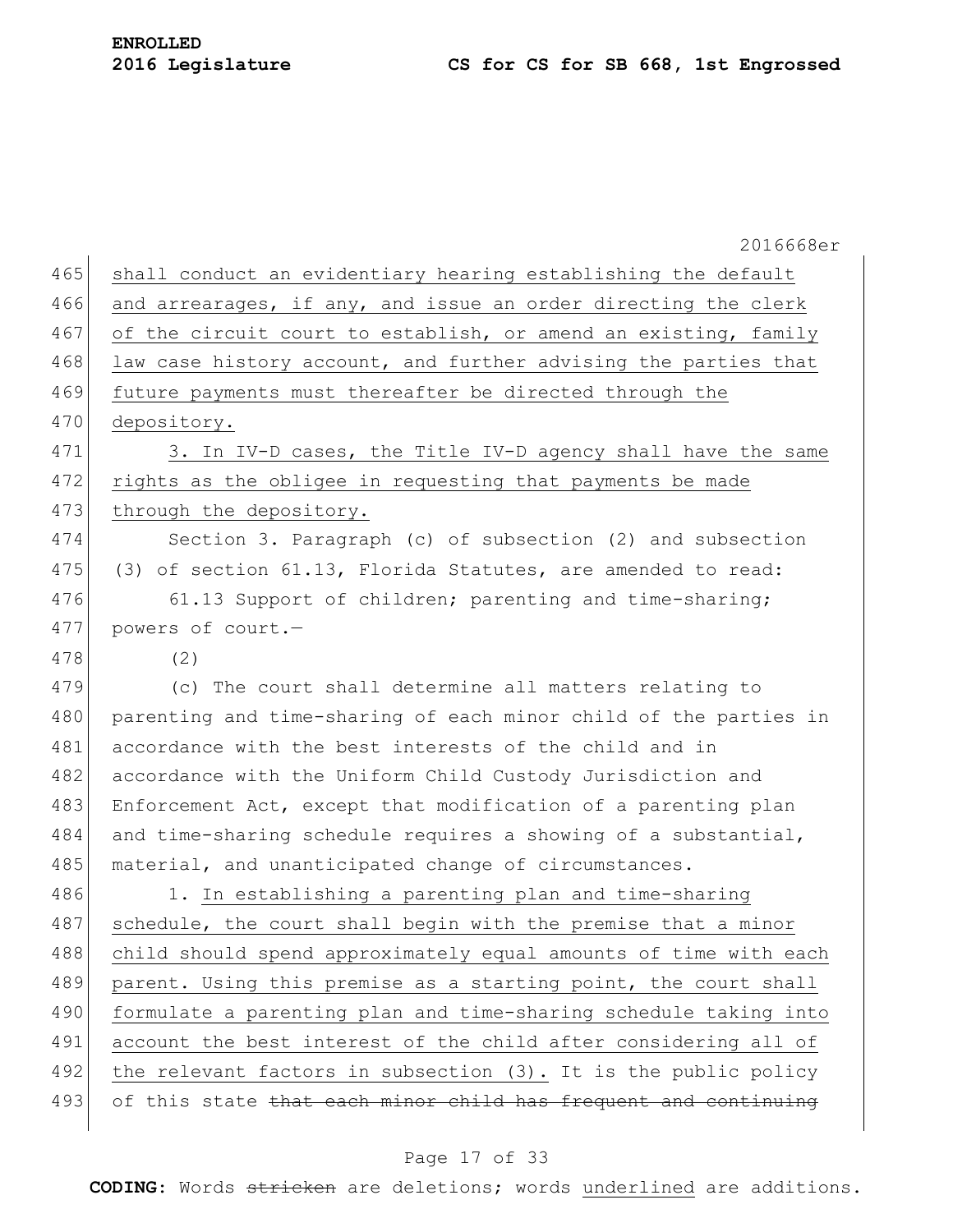2016668er 494 contact with both parents after the parents separate or the 495 marriage of the parties is dissolved and to encourage parents to 496 share the rights and responsibilities, and joys, of 497 childrearing. There is no presumption for or against the father 498 or mother of the child or for or against any specific time-499 sharing schedule when creating or modifying the parenting plan  $500$  of the child. 501 2. The court shall order that the parental responsibility 502 for a minor child be shared by both parents unless the court 503 finds that shared parental responsibility would be detrimental 504 to the child. Evidence that a parent has been convicted of a 505 misdemeanor of the first degree or higher involving domestic

 violence, as defined in s. 741.28 and chapter 775, or meets the 507 criteria of s. 39.806(1)(d), creates a rebuttable presumption of 508 detriment to the child. If the presumption is not rebutted after the convicted parent is advised by the court that the 510 presumption exists, shared parental responsibility, including time-sharing with the child, and decisions made regarding the child, may not be granted to the convicted parent. However, the convicted parent is not relieved of any obligation to provide financial support. If the court determines that shared parental 515 responsibility would be detrimental to the child, it may order 516 sole parental responsibility and make such arrangements for time-sharing as specified in the parenting plan as will best 518 protect the child or abused spouse from further harm. Whether or not there is a conviction of any offense of domestic violence or child abuse or the existence of an injunction for protection against domestic violence, the court shall consider evidence of domestic violence or child abuse as evidence of detriment to the

#### Page 18 of 33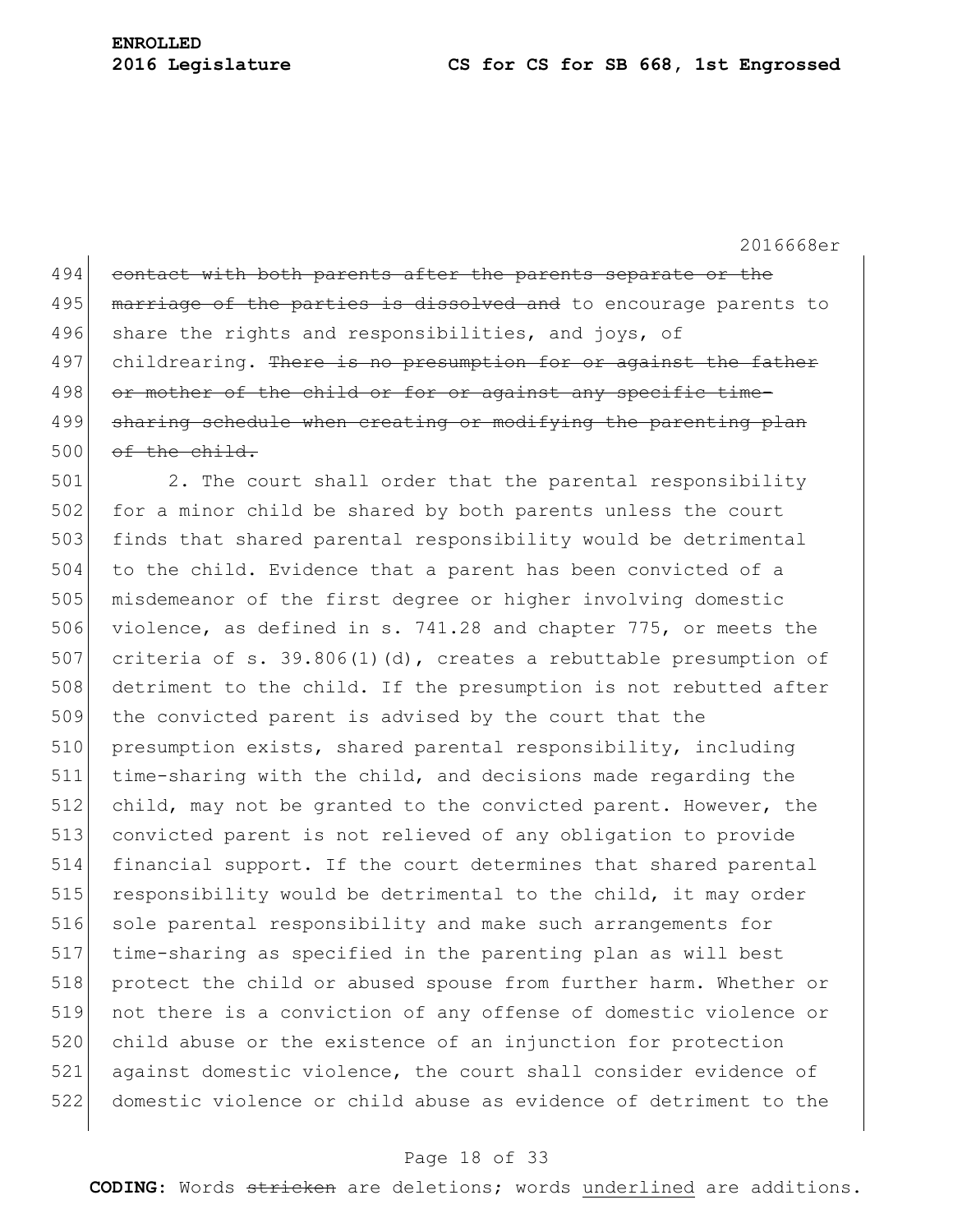2016668er

523 child.

524 a. In ordering shared parental responsibility, the court 525 may consider the expressed desires of the parents and may grant 526 to one party the ultimate responsibility over specific aspects 527 of the child's welfare or may divide those responsibilities 528 between the parties based on the best interests of the child. 529 Areas of responsibility may include education, health care, and 530 any other responsibilities that the court finds unique to a 531 particular family.

532 b. The court shall order sole parental responsibility for a 533 | minor child to one parent, with or without time-sharing with the 534 other parent if it is in the best interests of the minor child.

535 3. Access to records and information pertaining to a minor 536 child, including, but not limited to, medical, dental, and 537 school records, may not be denied to either parent. Full rights 538 under this subparagraph apply to either parent unless a court 539 order specifically revokes these rights, including any 540 restrictions on these rights as provided in a domestic violence 541 injunction. A parent having rights under this subparagraph has 542 the same rights upon request as to form, substance, and manner 543 of access as are available to the other parent of a child, 544 including, without limitation, the right to in-person 545 communication with medical, dental, and education providers.

 (3) For purposes of establishing or modifying parental 547 responsibility and creating, developing, approving, or modifying a parenting plan, including a time-sharing schedule, which governs each parent's relationship with his or her minor child and the relationship between each parent with regard to his or her minor child, the best interest of the child shall be the

#### Page 19 of 33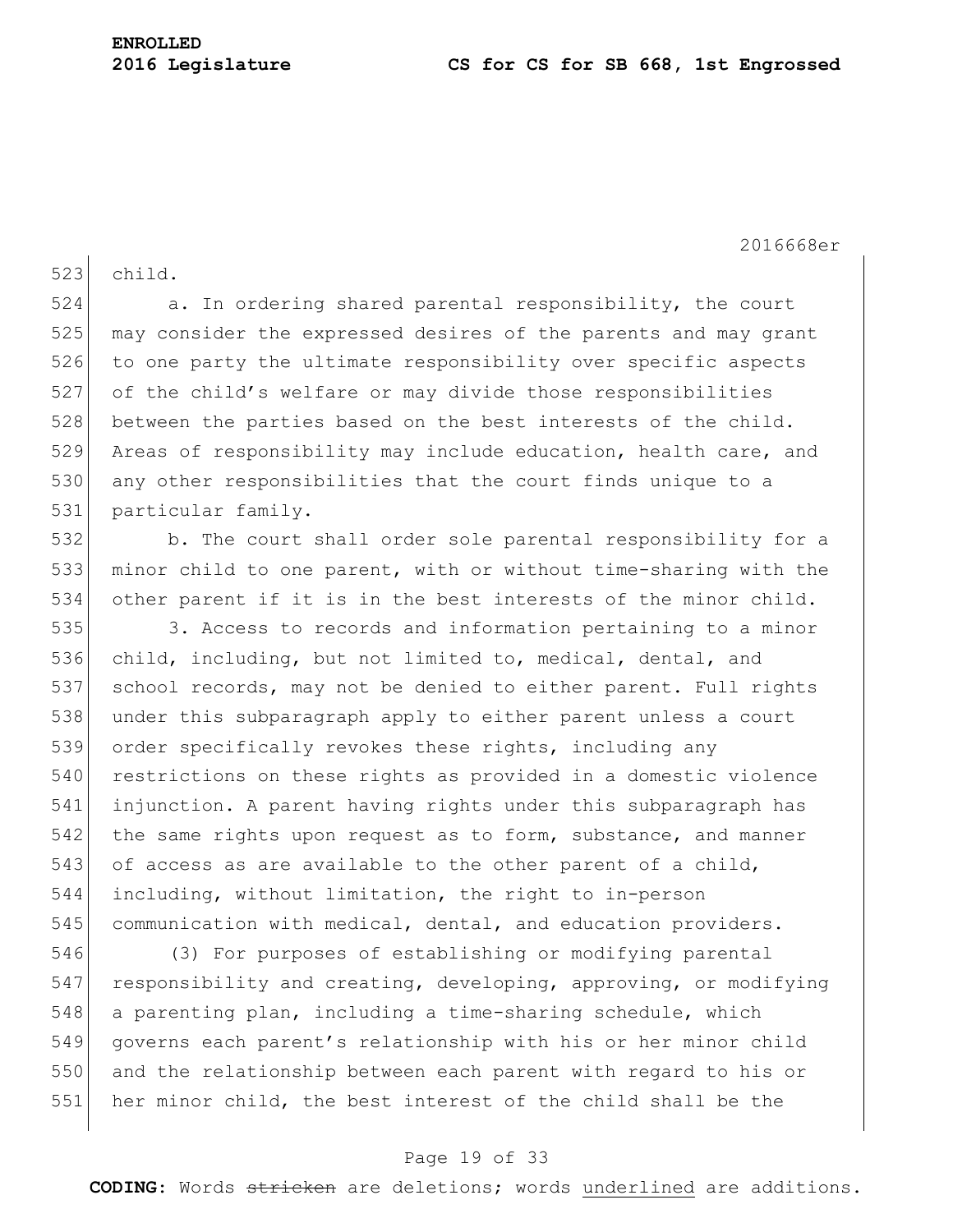2016668er

552 primary consideration. A determination of parental 553 responsibility, a parenting plan, or a time-sharing schedule may 554 not be modified without a showing of a substantial, material, 555 and unanticipated change in circumstances and a determination 556 that the modification is in the best interests of the child. 557 Determination of the best interests of the child shall be made 558 by evaluating all of the factors affecting the welfare and 559 interests of the particular minor child and the circumstances of 560 that family, including, but not limited to:

561 (a) The demonstrated capacity and disposition of each 562 parent to facilitate and encourage a close and continuing 563 parent-child relationship, to honor the time-sharing schedule, 564 and to be reasonable when changes are required.

565 (b) The anticipated division of parental responsibilities 566 after the litigation, including the extent to which parental 567 responsibilities will be delegated to third parties.

568 (c) The demonstrated capacity and disposition of each 569 parent to determine, consider, and act upon the needs of the 570 child as opposed to the needs or desires of the parent.

571 (d) The length of time the child has lived in a stable, 572 satisfactory environment and the desirability of maintaining 573 continuity.

574 (e) The geographic viability of the parenting plan, with 575 special attention paid to the needs of school-age children and 576 the amount of time to be spent traveling to effectuate the 577 parenting plan. This factor does not create a presumption for or 578 against relocation of either parent with a child.

- 
- 579 (f) The moral fitness of the parents.
- 580 (g) The mental and physical health of the parents.

#### Page 20 of 33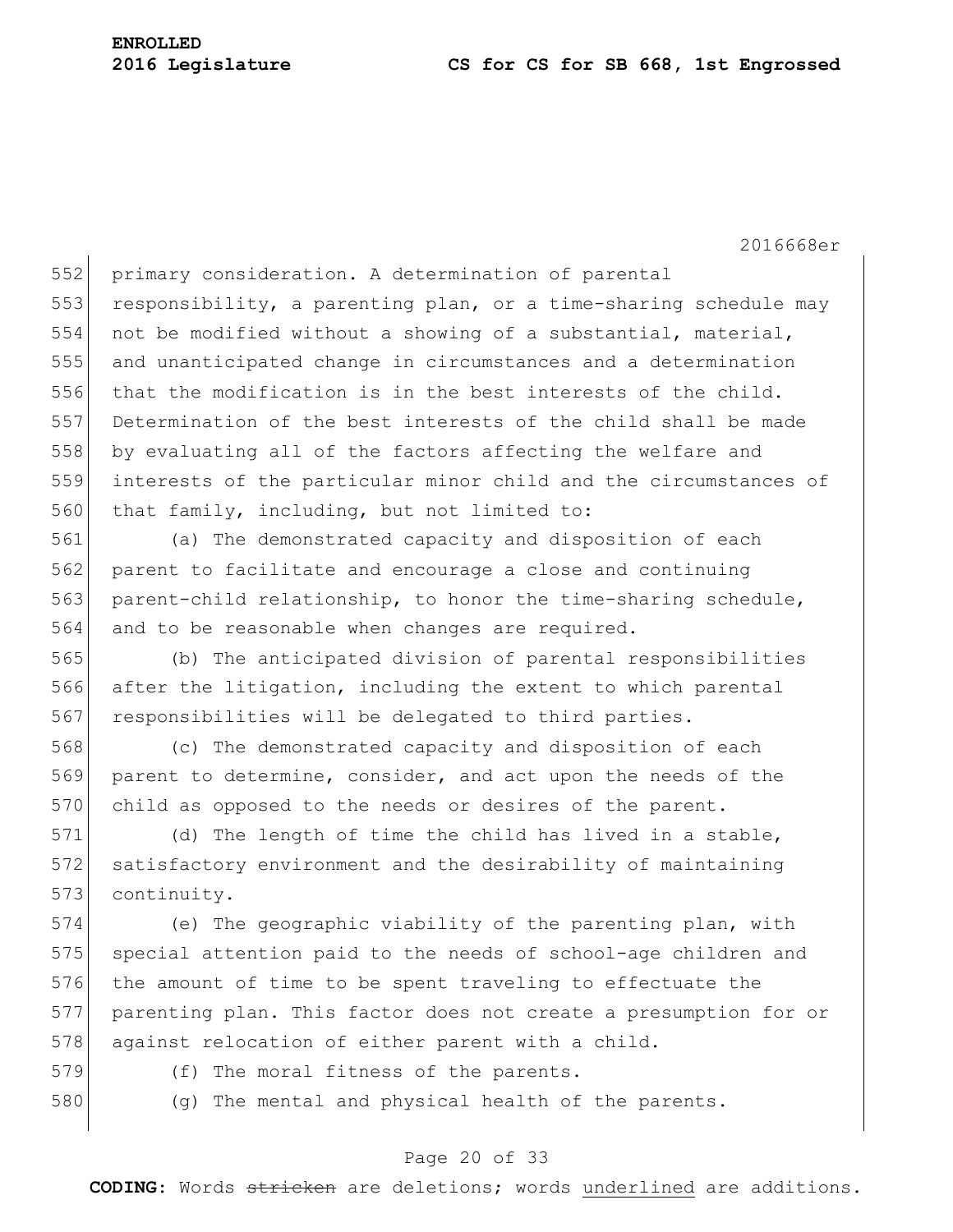2016668er 581 (h) The home, school, and community record of the child. 582 (i) The reasonable preference of the child, if the court 583 deems the child to be of sufficient intelligence, understanding, 584 and experience to express a preference. 585 (j) The demonstrated knowledge, capacity, or and 586 disposition of each parent to be informed of the circumstances 587 of the minor child, including, but not limited to, the child's 588 friends, teachers, medical care providers, daily activities, and 589 favorite things. 590  $($ k) The demonstrated capacity or and disposition of each 591 parent to provide a consistent routine for the child, such as 592 discipline, and daily schedules for homework, meals, and 593 bedtime. 594 (l) The demonstrated capacity of each parent to communicate 595 with and keep the other parent informed of issues and activities 596 regarding the minor child, and the willingness of each parent to 597 adopt a unified front on all major issues when dealing with the 598 child. 599 (m) Evidence of domestic violence, sexual violence, child 600 abuse, child abandonment, or child neglect, regardless of 601 whether a prior or pending action relating to those issues has 602 been brought. If the court accepts evidence of prior or pending 603 actions regarding domestic violence, sexual violence, child  $604$  abuse, child abandonment, or child neglect, the court must 605 specifically acknowledge in writing that such evidence was 606 considered when evaluating the best interests of the child. 607 (n) Evidence that either parent has knowingly provided 608 false information to the court regarding any prior or pending 609 action regarding domestic violence, sexual violence, child

#### Page 21 of 33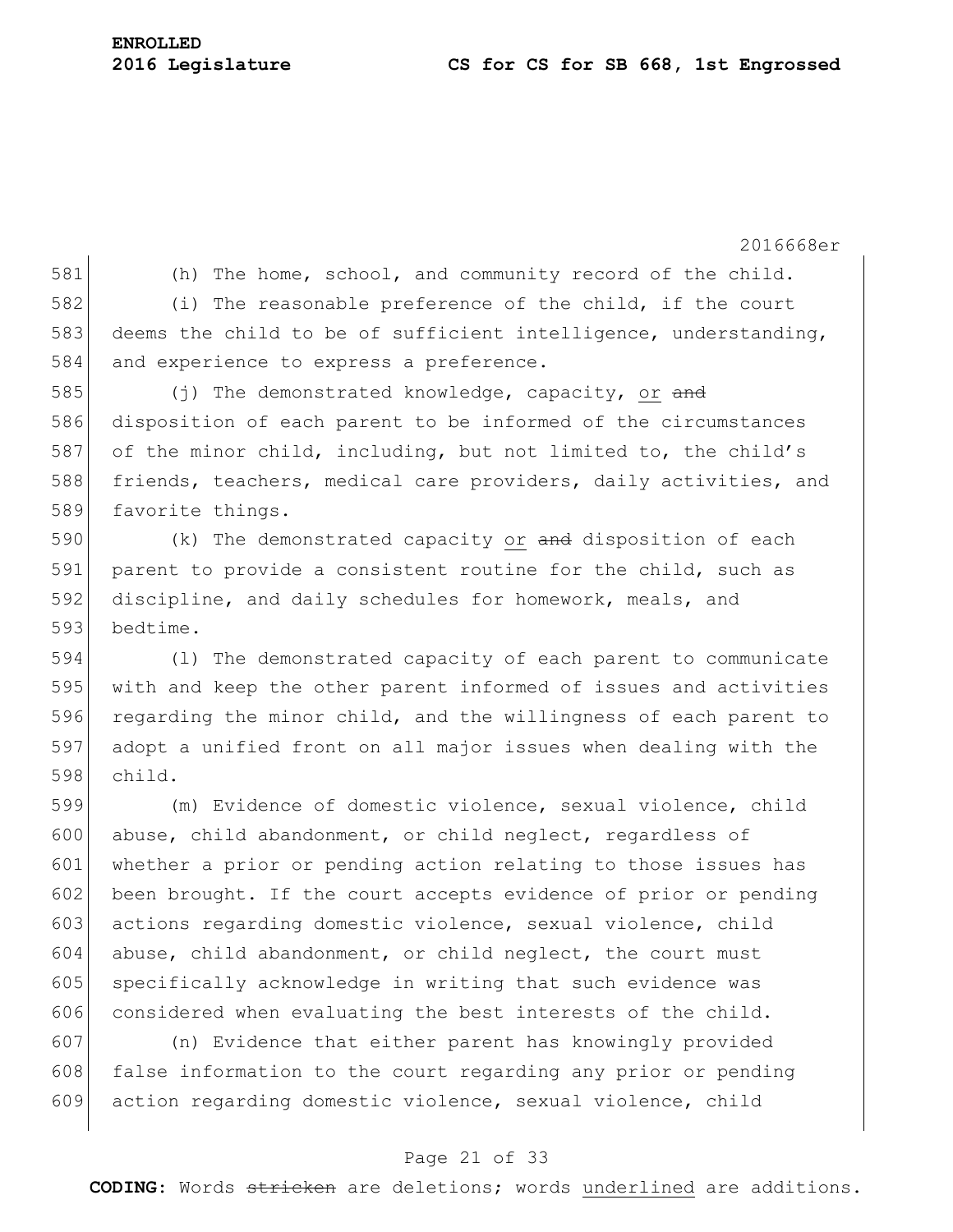2016668er

610 abuse, child abandonment, or child neglect.

 (o) The demonstrated capacity or disposition of each parent to perform or ensure the performance of particular parenting 613 tasks customarily performed by the other each parent and the division of parental responsibilities before the institution of 615 litigation and during the pending litigation, including the extent to which parenting responsibilities were undertaken by third parties.

618 (p) The demonstrated capacity and disposition of each 619 parent to participate and be involved in the child's school and 620 extracurricular activities.

621 (q) The demonstrated capacity and disposition of each 622 parent to maintain an environment for the child which is free 623 from substance abuse.

624 (r) The capacity and disposition of each parent to protect 625 the child from the ongoing litigation as demonstrated by not 626 discussing the litigation with the child, not sharing documents 627 or electronic media related to the litigation with the child, 628 and refraining from disparaging comments about the other parent 629 to the child.

630 (s) The developmental stages and needs of the child and the 631 demonstrated capacity and disposition of each parent to meet the 632 child's developmental needs.

633 (t) Any other factor that is relevant to the determination 634 of a specific parenting plan, including the time-sharing 635 schedule.

636

637 The court shall make detailed written findings of fact which 638 support and justify any parenting plan or time-sharing schedule

#### Page 22 of 33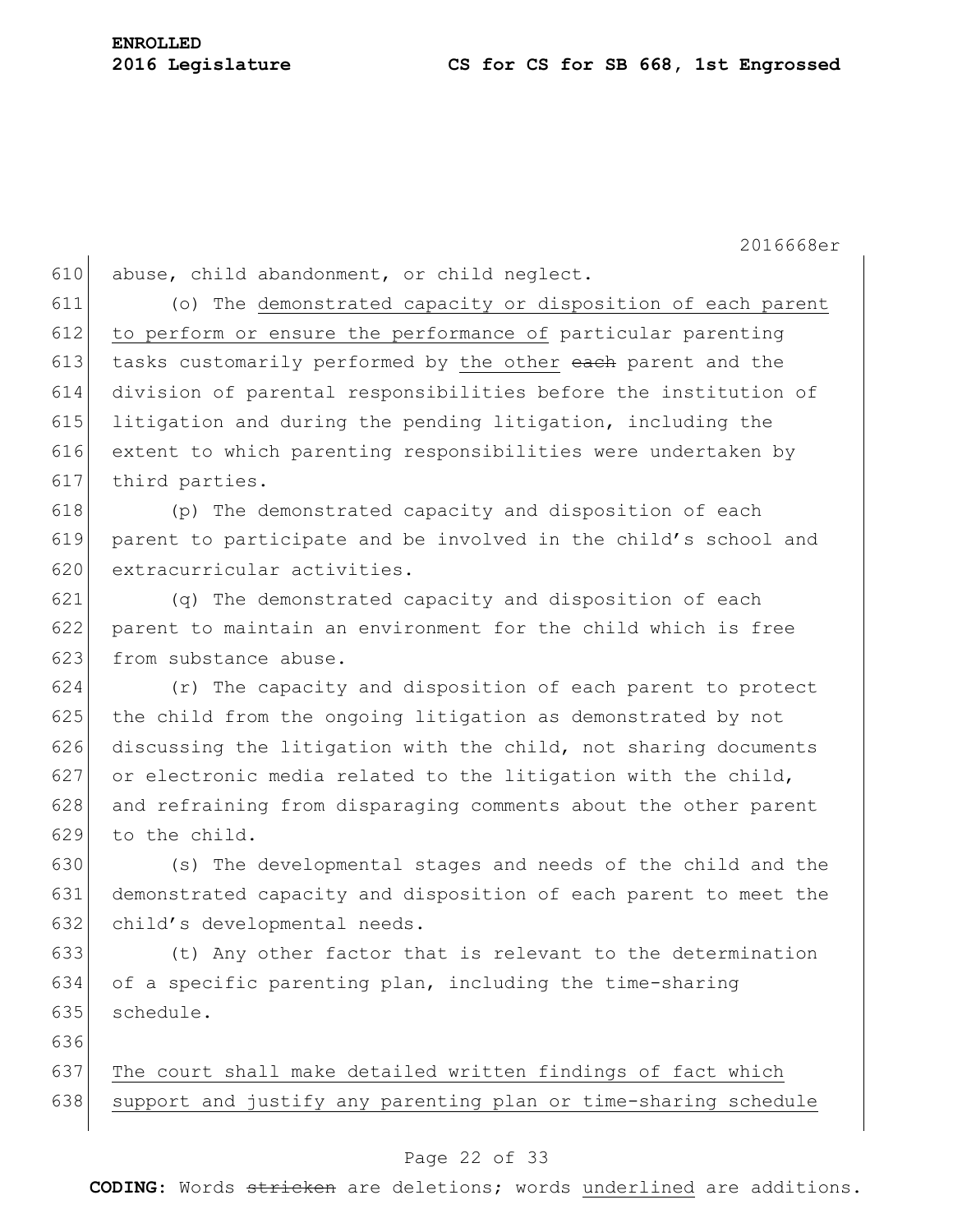2016668er 639 that is not based on an agreement between the parents. 640 Section 4. The amendments by this act to s. 61.13, Florida 641 Statutes, apply only to proceedings in which the initial 642 petition for dissolution of marriage or initial petition to 643 establish a parenting plan or time-sharing schedule is filed on 644 or after October 1, 2016. 645 Section 5. Subsection (1) of section 61.14, Florida 646 Statutes, is amended to read: 647 61.14 Enforcement and modification of support, maintenance, 648 or alimony agreements or orders. $-$ 649 (1)(a) When the parties enter into an agreement for 650 payments for, or instead of, support, maintenance, or alimony, 651 whether in connection with a proceeding for dissolution or 652 separate maintenance or with any voluntary property settlement, 653 or when a party is required by court order to make any payments, 654 and the circumstances or the financial ability of either party 655 changes or the child who is a beneficiary of an agreement or 656 court order as described herein reaches majority after the 657 execution of the agreement or the rendition of the order, either 658 party may apply to the circuit court of the circuit in which the 659 parties, or either of them, resided at the date of the execution 660 of the agreement or reside at the date of the application, or in 661 which the agreement was executed or in which the order was 662 rendered, for an order decreasing or increasing the amount of 663 support, maintenance, or alimony, and the court has jurisdiction 664 to make orders as equity requires, with due regard to the 665 changed circumstances or the financial ability of the parties or 666 the child, decreasing, increasing, or confirming the amount of 667 separate support, maintenance, or alimony provided for in the

#### Page 23 of 33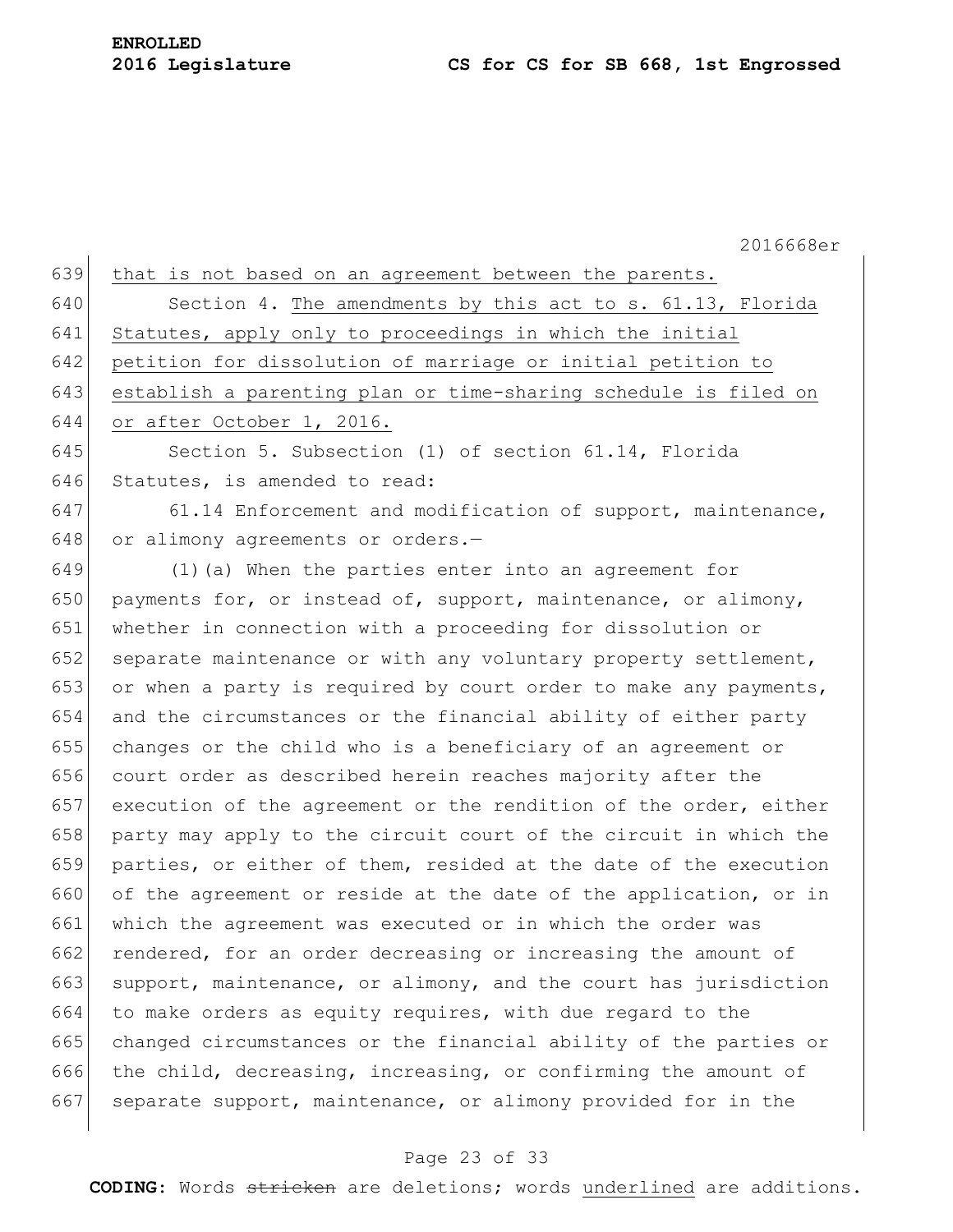2016668er 668 agreement or order. However, a court may not decrease or 669 increase the duration of alimony provided for in the agreement 670 or order. A party is entitled to pursue an immediate 671 modification of alimony if the actual income earned by the other 672 party exceeds by at least 10 percent the amount imputed to that 673 | party at the time the existing alimony award was determined and 674 such circumstance shall constitute a substantial change in 675 circumstances sufficient to support a modification of alimony. 676 However, an increase in an alimony obligor's income alone does  $677$  not constitute a basis for a modification to increase alimony 678 unless at the time the alimony award was established it was 679 determined that the obligor was underemployed or unemployed and 680 the court did not impute income to that party at his or her 681 maximum potential income. If an alimony obligor becomes 682 involuntarily underemployed or unemployed for a period of 6 683 months following the entry of the last order requiring the 684 payment of alimony, the obligor is entitled to pursue an 685 immediate modification of his or her existing alimony 686 obligations and such circumstance shall constitute a substantial 687 change in circumstance sufficient to support a modification of 688 alimony. A finding that medical insurance is reasonably 689 available or the child support guidelines schedule in s. 61.30 690 may constitute changed circumstances. Except as otherwise 691 provided in s.  $61.30(11)(c)$ , the court may modify an order of 692 support, maintenance, or alimony by increasing or decreasing the 693 support, maintenance, or alimony retroactively to the date of 694 the filing of the action or supplemental action for modification 695 as equity requires, giving due regard to the changed 696 circumstances or the financial ability of the parties or the

#### Page 24 of 33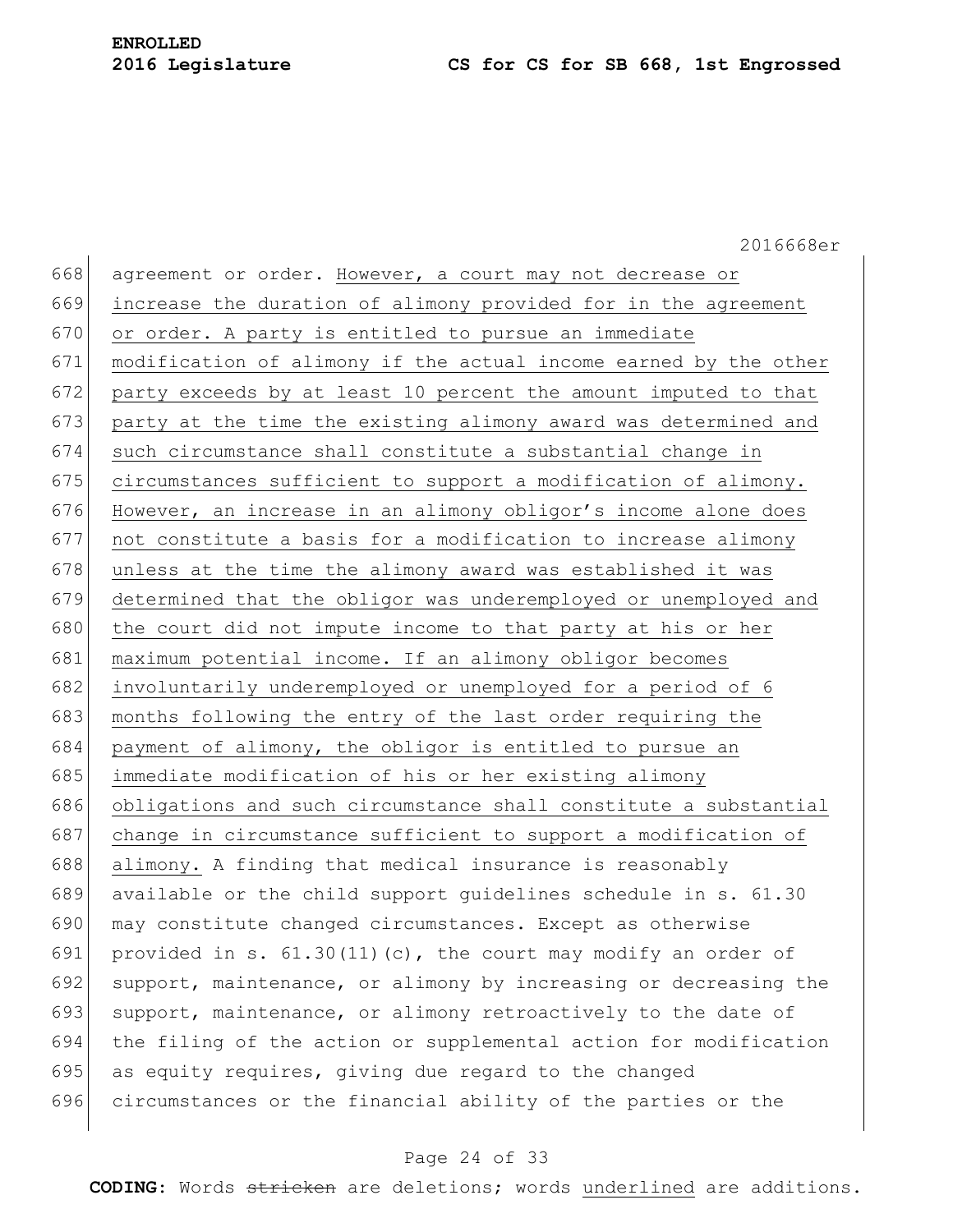2016668er

697 child.

 $698$  (b)1. The court may reduce or terminate an award of alimony 699 upon specific written findings by the court that since the 700 granting of a divorce and the award of alimony a supportive 701 relationship exists or has existed within the previous year 702 before the date of the filing of the petition for modification 703 or termination between the obligee and another  $a$  person with 704 whom the obligee resides. On the issue of whether alimony should 705 be reduced or terminated under this paragraph, the burden is on 706 the obligor to prove by a preponderance of the evidence that a 707 supportive relationship exists.

708 2. In determining whether an existing award of alimony 709 should be reduced or terminated because of an alleged supportive 710 relationship between an obligee and a person who is not related 711 by consanguinity or affinity and with whom the obligee resides, 712 the court shall elicit the nature and extent of the relationship 713 in question. The court shall give consideration, without 714 limitation, to circumstances, including, but not limited to, the 715 following, in determining the relationship of an obligee to 716 another person:

717 a. The extent to which the obligee and the other person 718 have held themselves out as a married couple by engaging in 719 conduct such as using the same last name, using a common mailing 720 address, referring to each other in terms such as "my husband" 721  $or$  "my wife," "my spouse" or otherwise conducting themselves in 722 a manner that evidences a permanent supportive relationship.

723 b. The period of time that the obligee has resided with the 724 other person in a permanent place of abode.

725 c. The extent to which the obligee and the other person

#### Page 25 of 33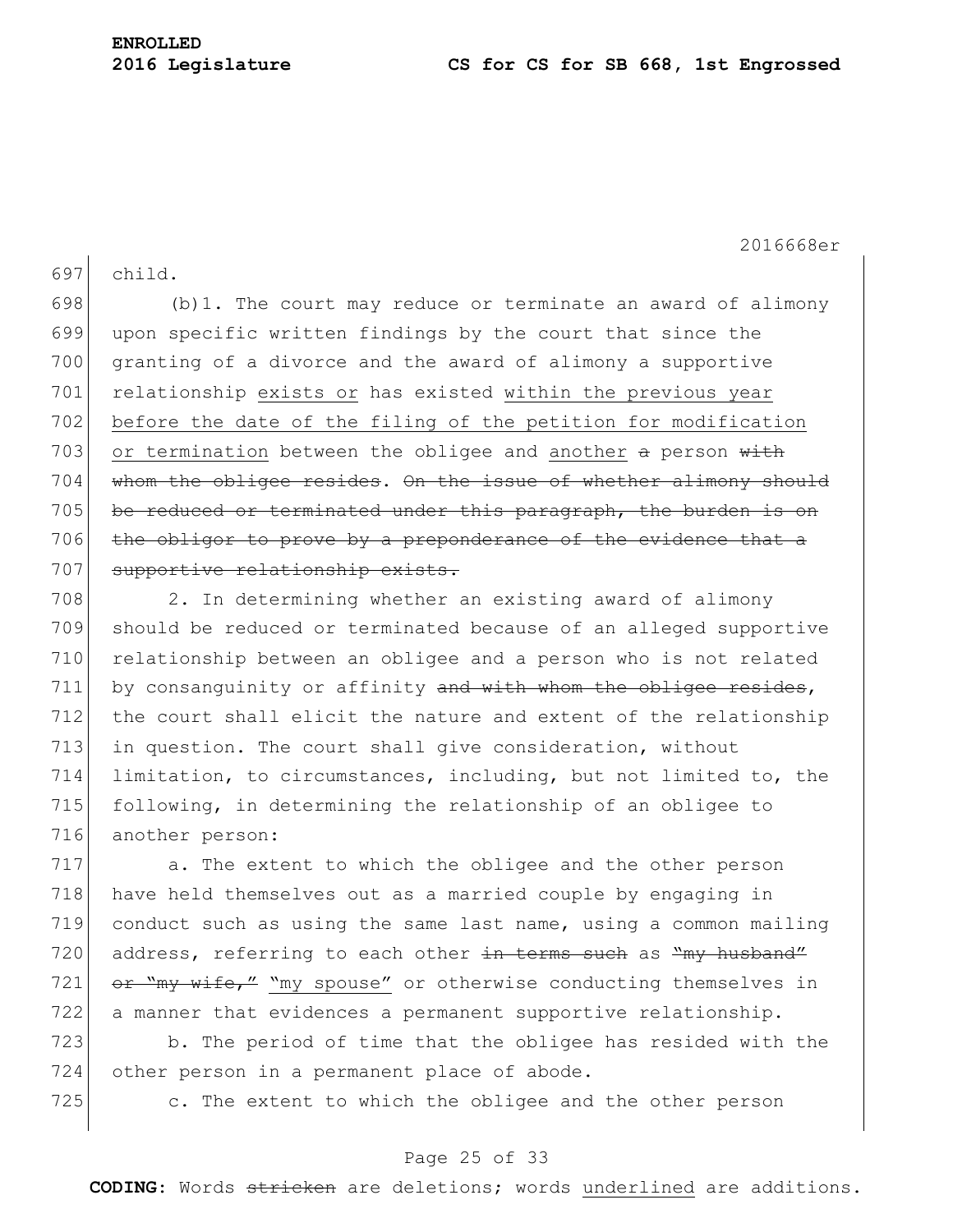|     | 2016668er                                                        |
|-----|------------------------------------------------------------------|
| 726 | have pooled their assets or income or otherwise exhibited        |
| 727 | financial interdependence.                                       |
| 728 | d. The extent to which the obligee or the other person has       |
| 729 | supported the other, in whole or in part.                        |
| 730 | e. The extent to which the obligee or the other person has       |
| 731 | performed valuable services for the other.                       |
| 732 | f. The extent to which the obligee or the other person has       |
| 733 | performed valuable services for the other's company or employer. |
| 734 | g. Whether the obligee and the other person have worked          |
| 735 | together to create or enhance anything of value.                 |
| 736 | h. Whether the obligee and the other person have jointly         |
| 737 | contributed to the purchase of any real or personal property.    |
| 738 | i. Evidence in support of a claim that the obligee and the       |
| 739 | other person have an express agreement regarding property        |
| 740 | sharing or support.                                              |
| 741 | j. Evidence in support of a claim that the obligee and the       |
| 742 | other person have an implied agreement regarding property        |
| 743 | sharing or support.                                              |
| 744 | k. Whether the obligee and the other person have provided        |
| 745 | support to the children of one another, regardless of any legal  |
| 746 | duty to do so.                                                   |
| 747 | 1. Whether the obligor's failure, in whole or in part, to        |
| 748 | comply with all court-ordered financial obligations to the       |
| 749 | obligee constituted a significant factor in the establishment of |
| 750 | the supportive relationship.                                     |
| 751 | 3. In any proceeding to modify an alimony award based upon       |
| 752 | a supportive relationship, the obligor has the burden of proof   |
| 753 | to establish, by a preponderance of the evidence, that a         |
| 754 | supportive relationship exists or has existed within the         |
|     |                                                                  |

### Page 26 of 33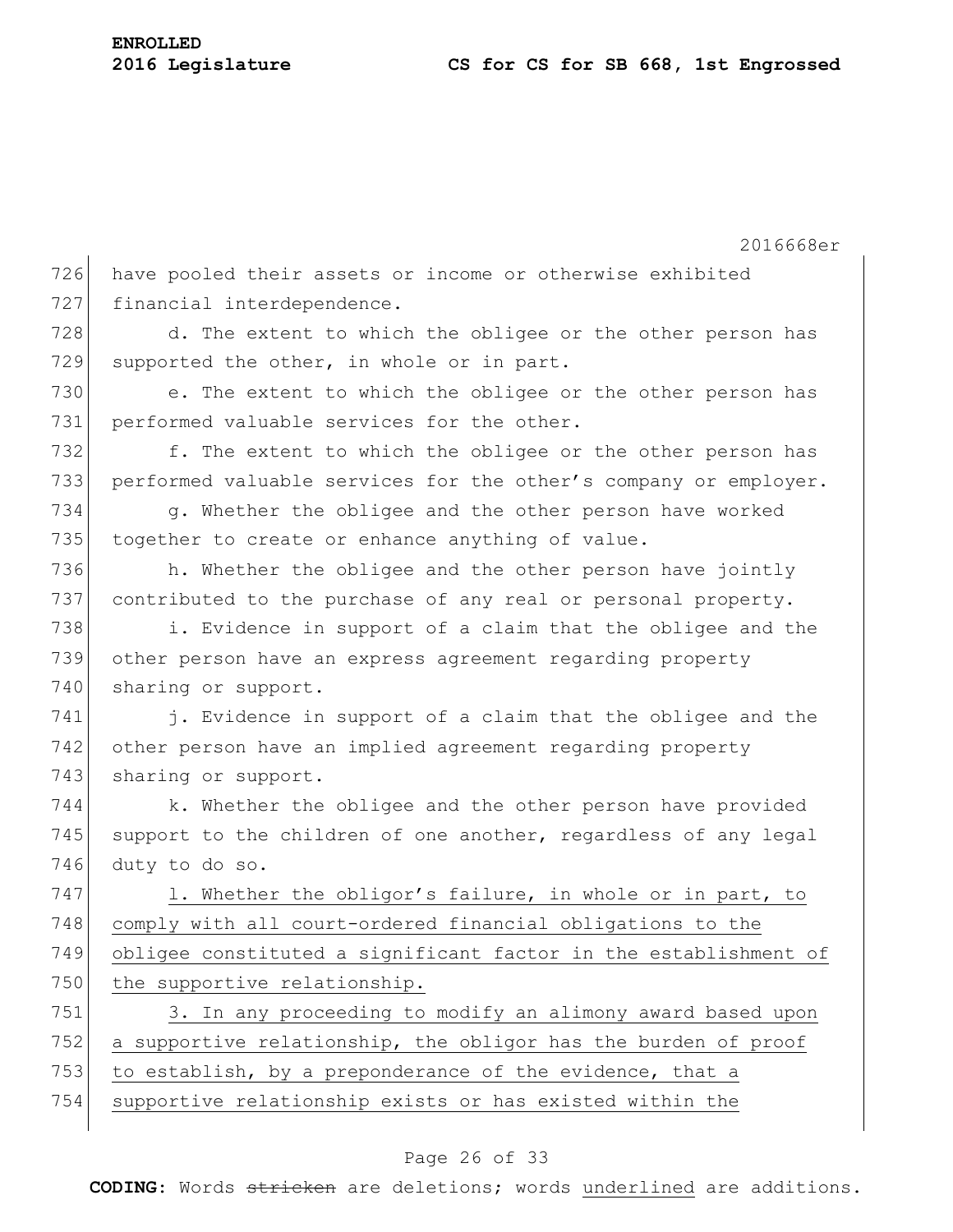2016668er 755 previous year before the date of the filing of the petition for 756 modification or termination. The obligor is not required to 757 prove cohabitation of the obligee and the third party. 758 4. Notwithstanding paragraph (f), if a reduction or 759 termination is granted under this paragraph, the reduction or 760 termination is retroactive to the date of filing of the petition 761 for reduction or termination. 762  $\vert$  5.3. This paragraph does not abrogate the requirement that 763 every marriage in this state be solemnized under a license, does 764 not recognize a common law marriage as valid, and does not 765 recognize a de facto marriage. This paragraph recognizes only 766 that relationships do exist that provide economic support 767 equivalent to a marriage and that alimony terminable on 768 remarriage may be reduced or terminated upon the establishment 769 of equivalent equitable circumstances as described in this 770 paragraph. The existence of a conjugal relationship, though it 771 may be relevant to the nature and extent of the relationship, is 772 not necessary for the application of the provisions of this 773 paragraph. 774  $(c)$ 1. For purposes of this section, the remarriage of an 775 alimony obligor does not constitute a substantial change in 776 circumstance or a basis for a modification of alimony. 777 2. The financial information, including, but not limited 778 to, information related to assets and income, of a subsequent 779 spouse of a party paying or receiving alimony is inadmissible 780 and may not be considered as a part of any modification action 781 unless a party is claiming that his or her income has decreased 782 since the marriage. If a party makes such a claim, the financial 783 information of the subsequent spouse is discoverable and

#### Page 27 of 33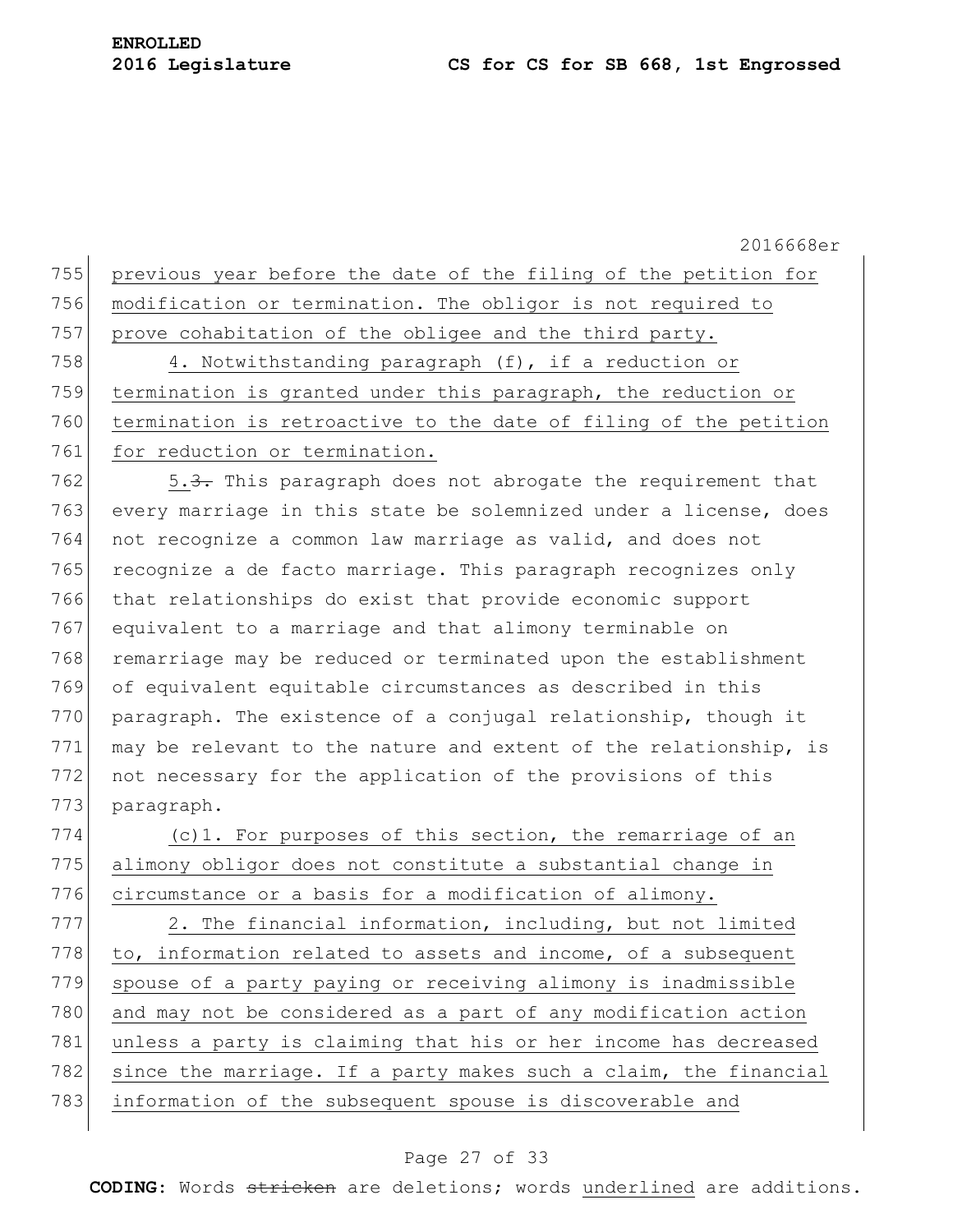|     | 2016668er                                                        |
|-----|------------------------------------------------------------------|
| 784 | admissible only to the extent necessary to establish whether the |
| 785 | party claiming that his or her income has decreased is diverting |
| 786 | income or assets to the subsequent spouse that might otherwise   |
| 787 | be available for the payment of alimony. However, this           |
| 788 | subparagraph may not be used to prevent the discovery of or      |
| 789 | admissibility in evidence of the income or assets of a party     |
| 790 | when those assets are held jointly with a subsequent spouse.     |
| 791 | This subparagraph is not intended to prohibit the discovery or   |
| 792 | admissibility of a joint tax return filed by a party and his or  |
| 793 | her subsequent spouse in connection with a modification of       |
| 794 | alimony.                                                         |
| 795 | (d)1. An obligor may file a petition for modification or         |
| 796 | termination of an alimony award based upon his or her actual     |
| 797 | retirement.                                                      |
| 798 | a. A substantial change in circumstance is deemed to exist       |
| 799 | if:                                                              |
| 800 | (I) The obligor has reached the age for eligibility to           |
| 801 | receive full retirement benefits under s. 216 of the Social      |
| 802 | Security Act, 42 U.S.C. s. 416, and has retired; or              |
| 803 | (II) The obligor has reached the customary retirement age        |
| 804 | for his or her occupation and has retired from that occupation.  |
| 805 | An obligor may file an action within 1 year of his or her        |
| 806 | anticipated retirement date and the court shall determine the    |
| 807 | customary retirement date for the obligor's profession. However, |
| 808 | a determination of the customary retirement age is not an        |
| 809 | adjudication of a petition for a modification of an alimony      |
| 810 | award.                                                           |
| 811 | b. If an obligor voluntarily retires before reaching any of      |
| 812 | the ages described in sub-subparagraph a., the court shall       |
|     |                                                                  |

### Page 28 of 33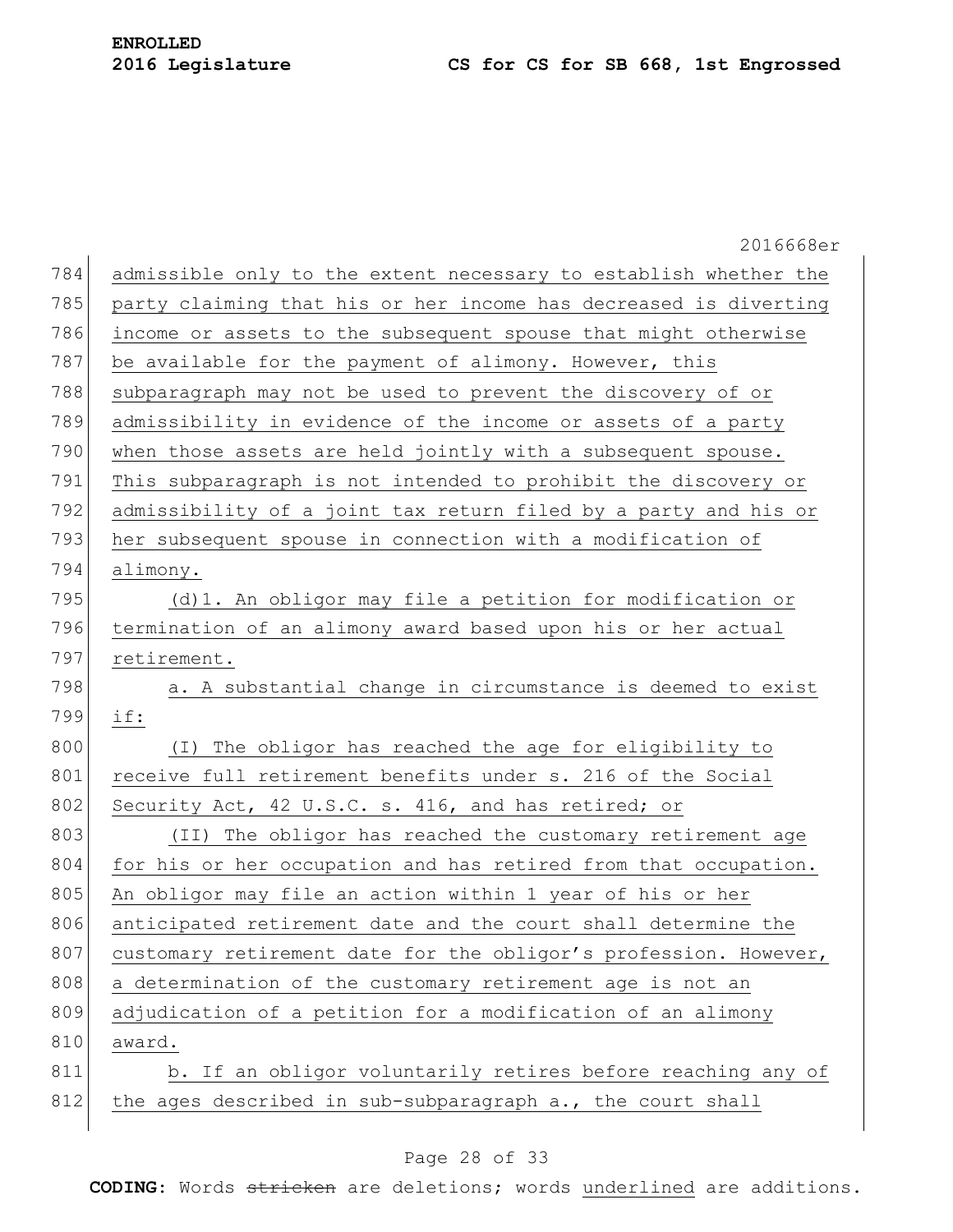|     | 2016668er                                                        |
|-----|------------------------------------------------------------------|
| 813 | determine whether the obligor's retirement is reasonable upon    |
| 814 | consideration of the obligor's age, health, and motivation for   |
| 815 | retirement and the financial impact on the obligee. A finding of |
| 816 | reasonableness by the court shall constitute a substantial       |
| 817 | change in circumstance.                                          |
| 818 | 2. Upon a finding of a substantial change in circumstance,       |
| 819 | there is a rebuttable presumption that an obligor's existing     |
| 820 | alimony obligation shall be modified or terminated. The court    |
| 821 | shall modify or terminate the alimony obligation, or make a      |
| 822 | determination regarding whether the rebuttable presumption has   |
| 823 | been overcome, based upon the following factors applied to the   |
| 824 | current circumstances of the obligor and obligee:                |
| 825 | a. The age of the parties.                                       |
| 826 | b. The health of the parties.                                    |
| 827 | c. The assets and liabilities of the parties.                    |
| 828 | d. The earned or imputed income of the parties as provided       |
| 829 | in s. $61.08(1)$ (a) and $(5)$ .                                 |
| 830 | e. The ability of the parties to maintain part-time or           |
| 831 | full-time employment.                                            |
| 832 | f. Any other factor deemed relevant by the court.                |
| 833 | 3. The court may temporarily reduce or suspend the               |
| 834 | obligor's payment of alimony while his or her petition for       |
| 835 | modification or termination under this paragraph is pending.     |
| 836 | (e) A party who unreasonably pursues or defends an action        |
| 837 | for modification of alimony shall be required to pay the         |
| 838 | reasonable attorney fees and costs of the prevailing party.      |
| 839 | Further, a party obligated to pay prevailing party attorney fees |
| 840 | and costs in connection with unreasonably pursuing or defending  |
| 841 | an action for modification is not entitled to an award of        |
|     |                                                                  |

### Page 29 of 33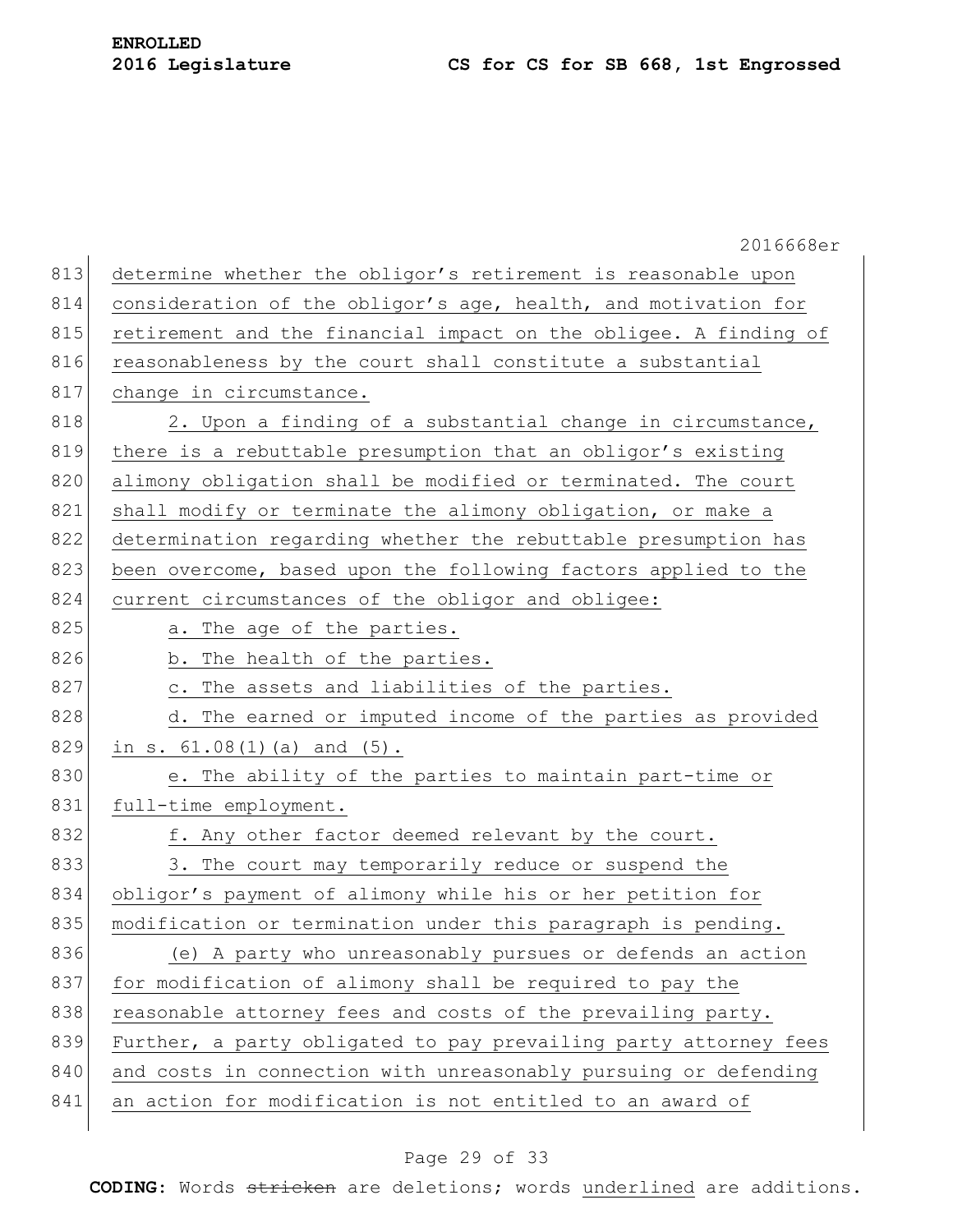|     | 2016668er                                                                      |
|-----|--------------------------------------------------------------------------------|
| 842 | attorney fees and costs in accordance with s. 61.16.                           |
| 843 | There is a rebuttable presumption that a modification<br>(f)                   |
| 844 | or termination of an alimony award is retroactive to the date of               |
| 845 | the filing of the petition, unless the obligee demonstrates that               |
| 846 | the result is inequitable.                                                     |
| 847 | (g) $\left\{e\right\}$ For each support order reviewed by the department as    |
| 848 | required by s. $409.2564(11)$ , if the amount of the child support             |
| 849 | award under the order differs by at least 10 percent but not                   |
| 850 | less than \$25 from the amount that would be awarded under s.                  |
| 851 | 61.30, the department shall seek to have the order modified and                |
| 852 | any modification shall be made without a requirement for proof                 |
| 853 | or showing of a change in circumstances.                                       |
| 854 | (h) $\left(\mathrm{d}\right)$ The department may shall have authority to adopt |
| 855 | rules to implement this section.                                               |
| 856 | Section 6. Paragraph (d) is added to subsection (11) of                        |
| 857 | section 61.30, Florida Statutes, to read:                                      |
| 858 | 61.30 Child support quidelines; retroactive child support.-                    |
| 859 | (11)                                                                           |
| 860 | (d) Whenever a combined alimony and child support award                        |
| 861 | constitutes more than 55 percent of the payor's net income,                    |
| 862 | calculated without any consideration of alimony or child support               |
| 863 | obligations, the court shall adjust the award of child support                 |
| 864 | to ensure that the 55 percent cap is not exceeded.                             |
| 865 | Section 7. Section 61.192, Florida Statutes, is created to                     |
| 866 | read:                                                                          |
| 867 | 61.192 Advancing trial. - In an action brought pursuant to                     |
| 868 | this chapter, if more than 2 years have passed since the initial               |
| 869 | petition was served on the respondent, either party may move the               |
| 870 | court to advance the trial of their action on the docket. This                 |

### Page 30 of 33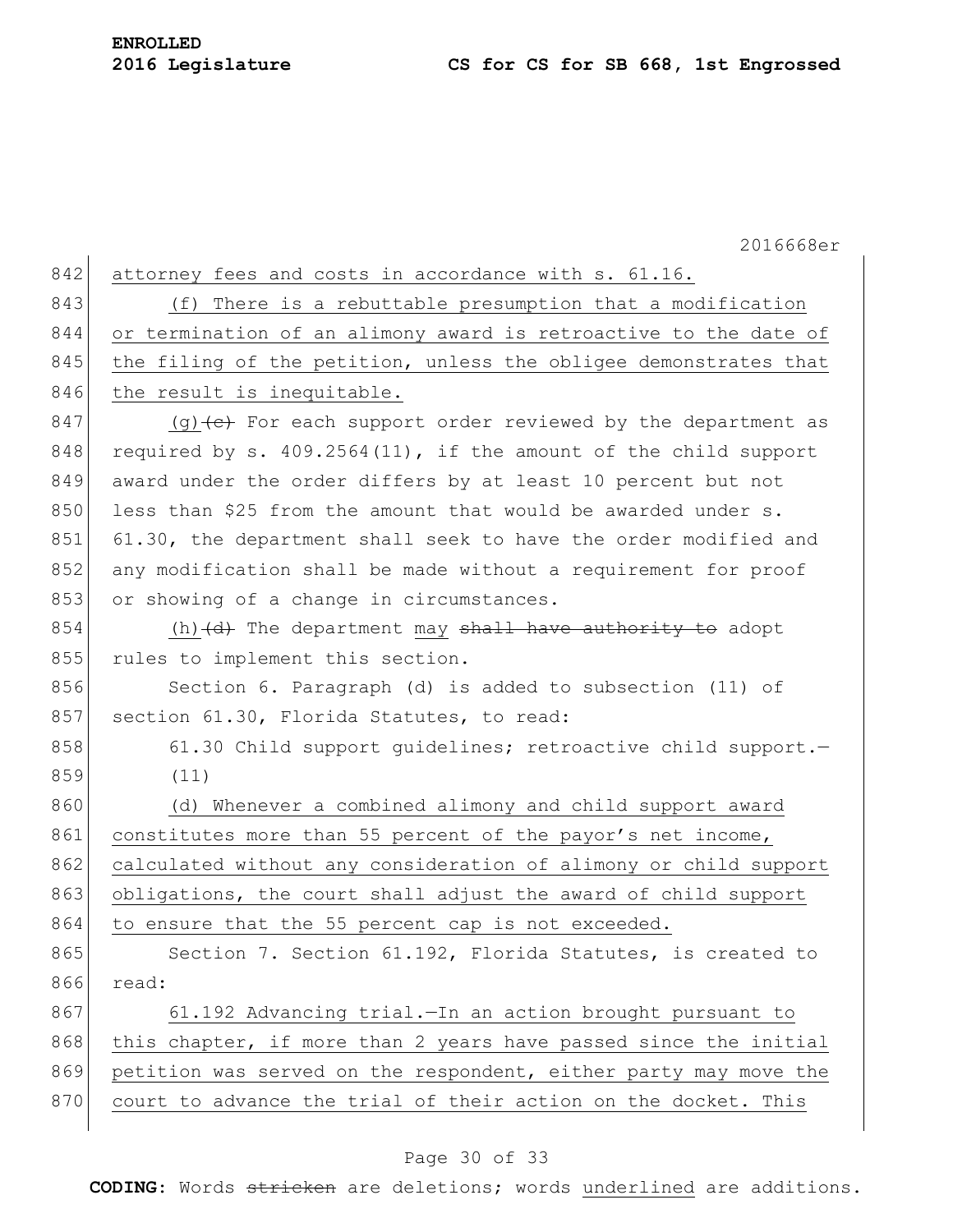2016668er 871 motion may be made at any time after 2 years have passed since 872 the petition was served, and once made the court must give the 873 case priority on the court's calendar. 874 Section 8. Subsection (1) of section 61.1827, Florida 875 Statutes, is amended to read: 876 61.1827 Identifying information concerning applicants for 877 and recipients of child support services.-878 (1) Any information that reveals the identity of applicants 879 for or recipients of child support services, including the name, 880 address, and telephone number of such persons, held by a non-881 Title IV-D county child support enforcement agency is 882 confidential and exempt from s. 119.07(1) and s. 24(a) of Art. I 883 of the State Constitution. The use or disclosure of such 884 information by the non-Title IV-D county child support 885 enforcement agency is limited to the purposes directly connected 886 with: 887 (a) Any investigation, prosecution, or criminal or civil 888 proceeding connected with the administration of any non-Title 889 IV-D county child support enforcement program; 890 (b) Mandatory disclosure of identifying and location 891 information as provided in s.  $61.13(8)$  s.  $61.13(7)$  by the non-892 Title IV-D county child support enforcement agency when 893 providing non-Title IV-D services; 894 (c) Mandatory disclosure of information as required by ss. 895 409.2577, 61.181, 61.1825, and 61.1826 and Title IV-D of the 896 Social Security Act; or 897 (d) Disclosure to an authorized person, as defined in 45 898 C.F.R. s. 303.15, for purposes of enforcing any state or federal 899 law with respect to the unlawful taking or restraint of a child

#### Page 31 of 33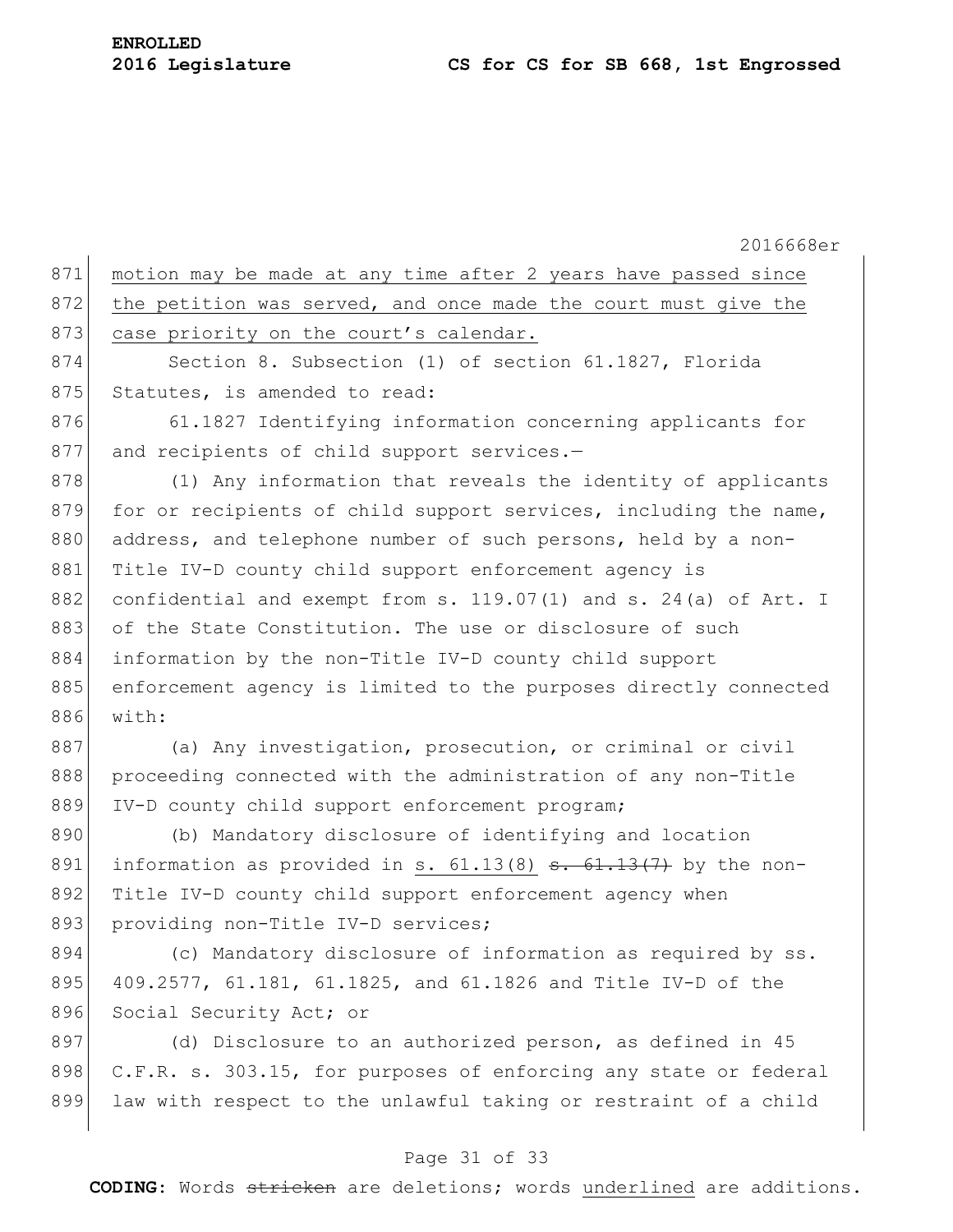2016668er 900 or making or enforcing a parenting plan. As used in this 901 paragraph, the term "authorized person" includes a parent with 902 whom the child does not currently reside, unless a court has 903 entered an order under s. 741.30, s. 741.31, or s. 784.046. 904 Section 9. Subsection (1) of section 409.2579, Florida 905 Statutes, is amended to read: 906 409.2579 Safequarding Title IV-D case file information.-907 (1) Information concerning applicants for or recipients of 908 Title IV-D child support services is confidential and exempt 909 from the provisions of s. 119.07(1). The use or disclosure of 910 such information by the IV-D program is limited to purposes 911 directly connected with: 912 (a) The administration of the plan or program approved 913 under part A, part B, part D, part E, or part F of Title IV; 914 under Title II, Title X, Title XIV, Title XVI, Title XIX, or 915 Title XX; or under the supplemental security income program 916 established under Title XVI of the Social Security Act; 917 (b) Any investigation, prosecution, or criminal or civil 918 proceeding connected with the administration of any such plan or 919 program; 920 (c) The administration of any other federal or federally 921 assisted program which provides service or assistance, in cash 922 or in kind, directly to individuals on the basis of need; 923 (d) Reporting to an appropriate agency or official, 924 information on known or suspected instances of physical or 925 mental injury, child abuse, sexual abuse or exploitation, or 926 negligent treatment or maltreatment of a child who is the 927 subject of a support enforcement activity under circumstances

#### Page 32 of 33

928 which indicate that the child's health or welfare is threatened